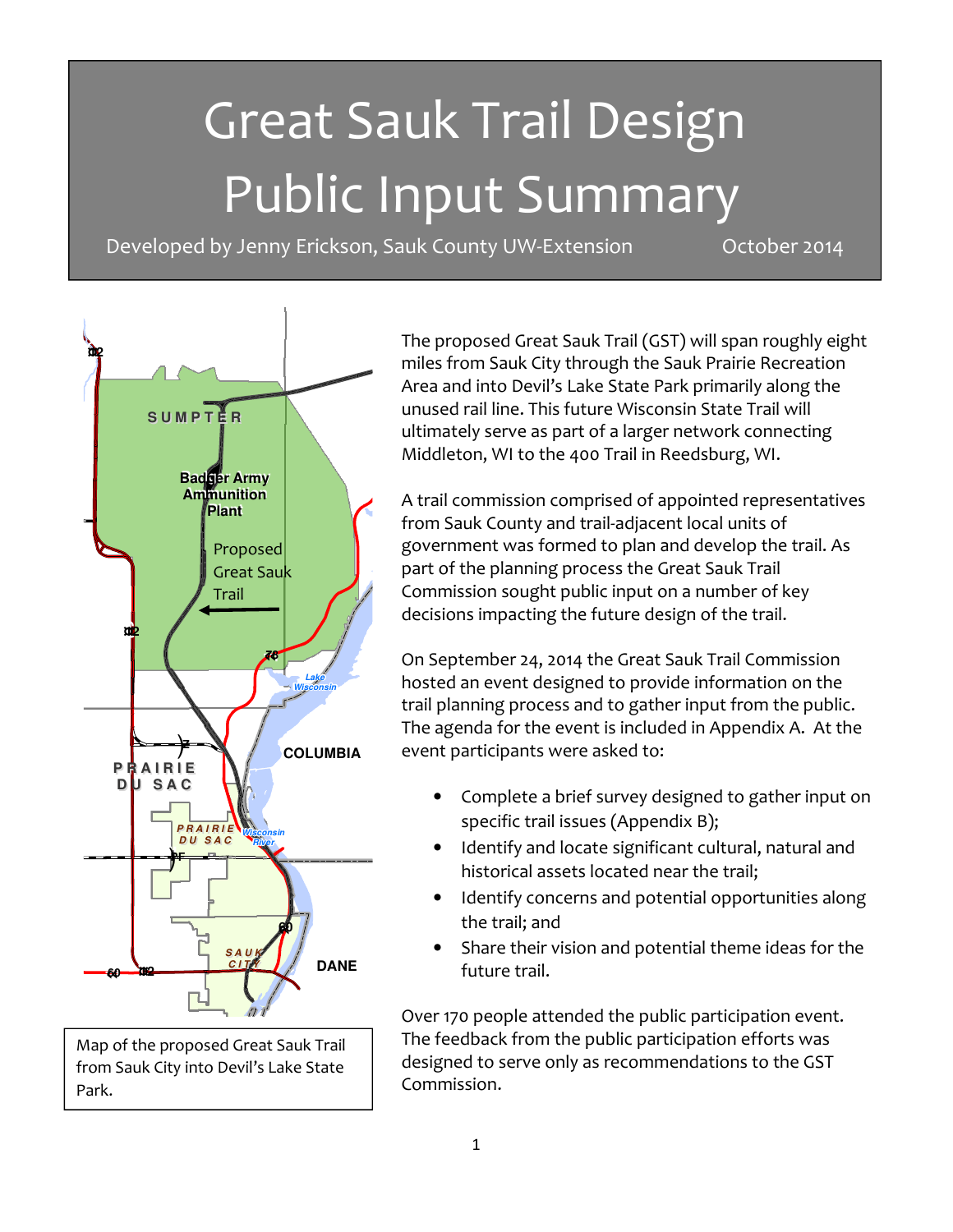# Proposed Great Sauk Trail Design Public Input Summary

# Table of Contents

The following is the summary of public input for the design of the proposed Great Sauk Trail. The results are divided into the four sections listed below and followed by the appendices.

| $\mathbf{I}$ .   |                                                                             |
|------------------|-----------------------------------------------------------------------------|
| II.              | Significant Cultural, Natural and Historical Assets along the Trail  Page 6 |
| $\mathbf{III}$ . | Specific Concerns and Potential Opportunities along the Trail Page 7        |
| IV.              |                                                                             |
| V.               | Appendices:                                                                 |
|                  | A. Agenda for the Great Sauk Trail Public Participation Event Page 13       |
|                  |                                                                             |
|                  |                                                                             |
|                  |                                                                             |

# I. SURVEY RESULTS

The non-scientific survey was available from September 15 to October 13, 2014 on the GST website (http://dnr.wi.gov/topic/parks/name/greatsauktrail/) and in paper form at the Great Sauk Trail public participation event on September 24, 2014. The total number of completed surveys was 1,072. The following are the compiled survey responses including a summary of paraphrased comments. The numbers in parentheses following the comments indicate the number of survey participants that listed a similar response.

| #              | Answer                                                 | Response | Percent |
|----------------|--------------------------------------------------------|----------|---------|
| $\mathbf{1}$   | Pedestrians                                            | 790      | 76%     |
| $\overline{2}$ | Snowmobiles<br>(outside the<br>village limits<br>only) | 425      | 41%     |
| $\overline{3}$ | ATVs (outside<br>the village limits<br>only)           | 232      | 22%     |
| $\overline{4}$ | Cross-country<br>skiers                                | 591      | 57%     |
| 5              | <b>Bicyclists</b>                                      | 753      | 72%     |
| 6              | Horseback<br>riders                                    | 235      | 22%     |
|                | Other                                                  | 92       | 9%      |

# 1.) Who should be the PRIMARY users of the trail? Please check all that apply.

#### Other responses included:

- Preference for non-motorized, low impact users only (61)
- Support snowmobiles on the trail (16)
- Accessible (ADA compliant) trail (11)
- Support ATVs on the trail (9)
- Support horses on the trail  $(4)$
- Do not support horses on the trail  $(4)$
- Support dogs on the trail  $(2)$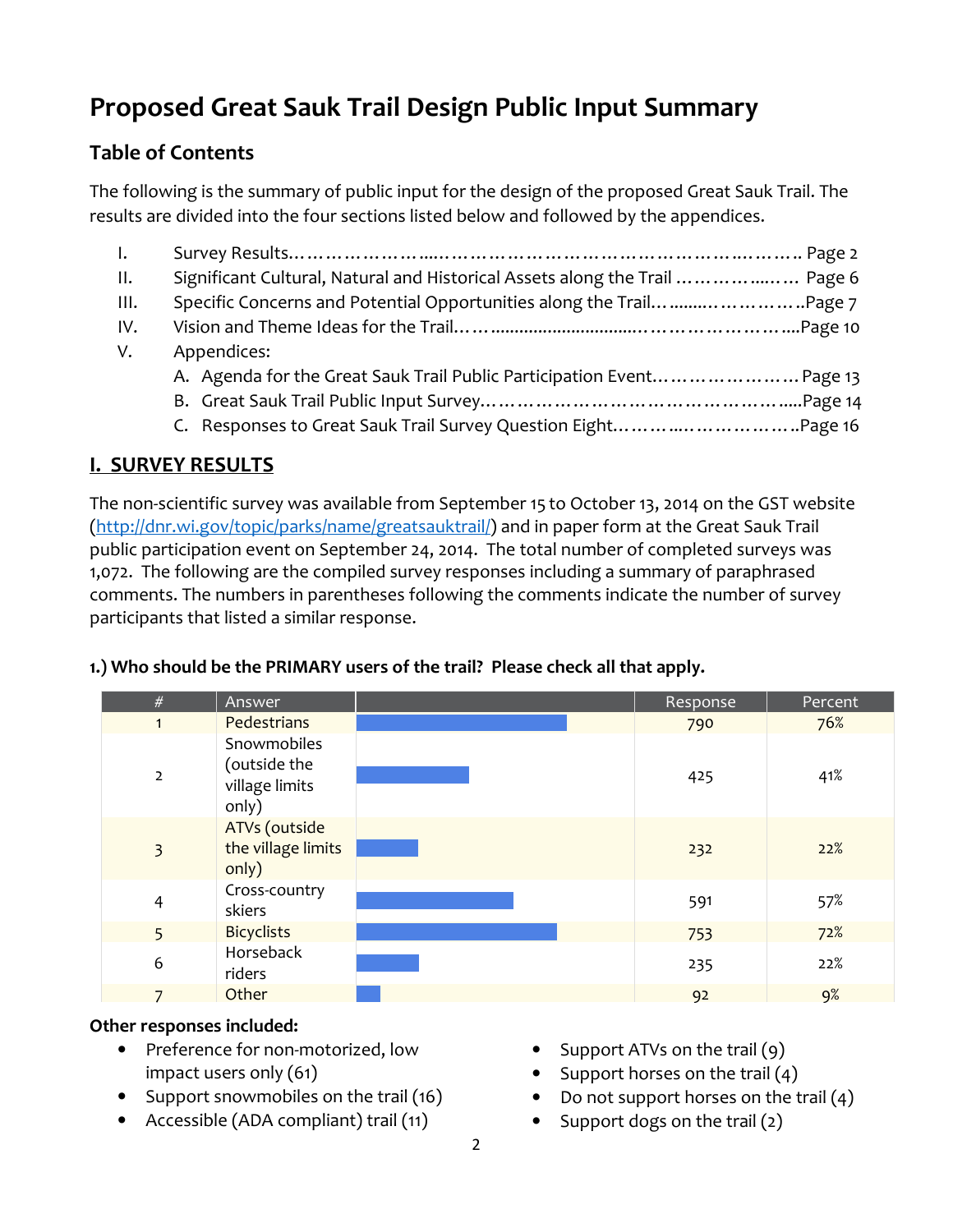#### 2.) Which additional trail users (if any) should be considered? Please check all that apply.

| Answer          | Response | Percent |
|-----------------|----------|---------|
| Bird watchers   | 703      | 81%     |
| Snowshoers      | 660      | 76%     |
| In-line skaters | 307      | 35%     |
| Photographers   | 696      | 80%     |
| Other           | 103      | 12%     |

#### Other responses included:

- Non-motorized, low impact users (51)
- Accessible (ADA compliant) trail (12)
- Dog walkers (6)
- Snowmobilers (5)
- ATV riders  $(5)$
- Horseback riders (4)
- Off-road motorcycle riders (3)
- Hunters (2)
- None  $(5)$
- All users  $(4)$

#### 3.) The Great Sauk Trail should have which type of trail surface? Choose one.

| Answer                                                                                                             | Response | Percent |
|--------------------------------------------------------------------------------------------------------------------|----------|---------|
| Paved (WI DNR estimates<br>\$50,000 - \$130, 000/mile to<br>develop and \$2,000/mile annual<br>maintenance.)       | 321      | 31%     |
| Crushed stone (WI DNR<br>estimates \$25,500 - \$60,000/mile<br>to develop and \$2,200/mile<br>annual maintenance.) | 701      | 69%     |
| Total                                                                                                              | 1,022    | 100%    |

#### 4.) What restrictions (if any) should be placed on the trail users? Please check all that apply.

The responses below indicate the number of survey respondents that support the listed restrictions. The majority of respondents do not support restrictions with the exception of the noise restrictions.

| #              | Answer                                             | Response | Percent |
|----------------|----------------------------------------------------|----------|---------|
| 1              | Speed limits for<br><b>ATVs and</b><br>snowmobiles | 459      | 49%     |
| $\overline{2}$ | Established<br>hours                               | 202      | 22%     |
| 3              | Pet restrictions                                   | 274      | 29%     |
| 4              | Seasonal<br>restrictions                           | 301      | 32%     |
| 5              | <b>Noise</b><br>restrictions                       | 545      | 59%     |
| 6              | Other                                              | 208      | 22%     |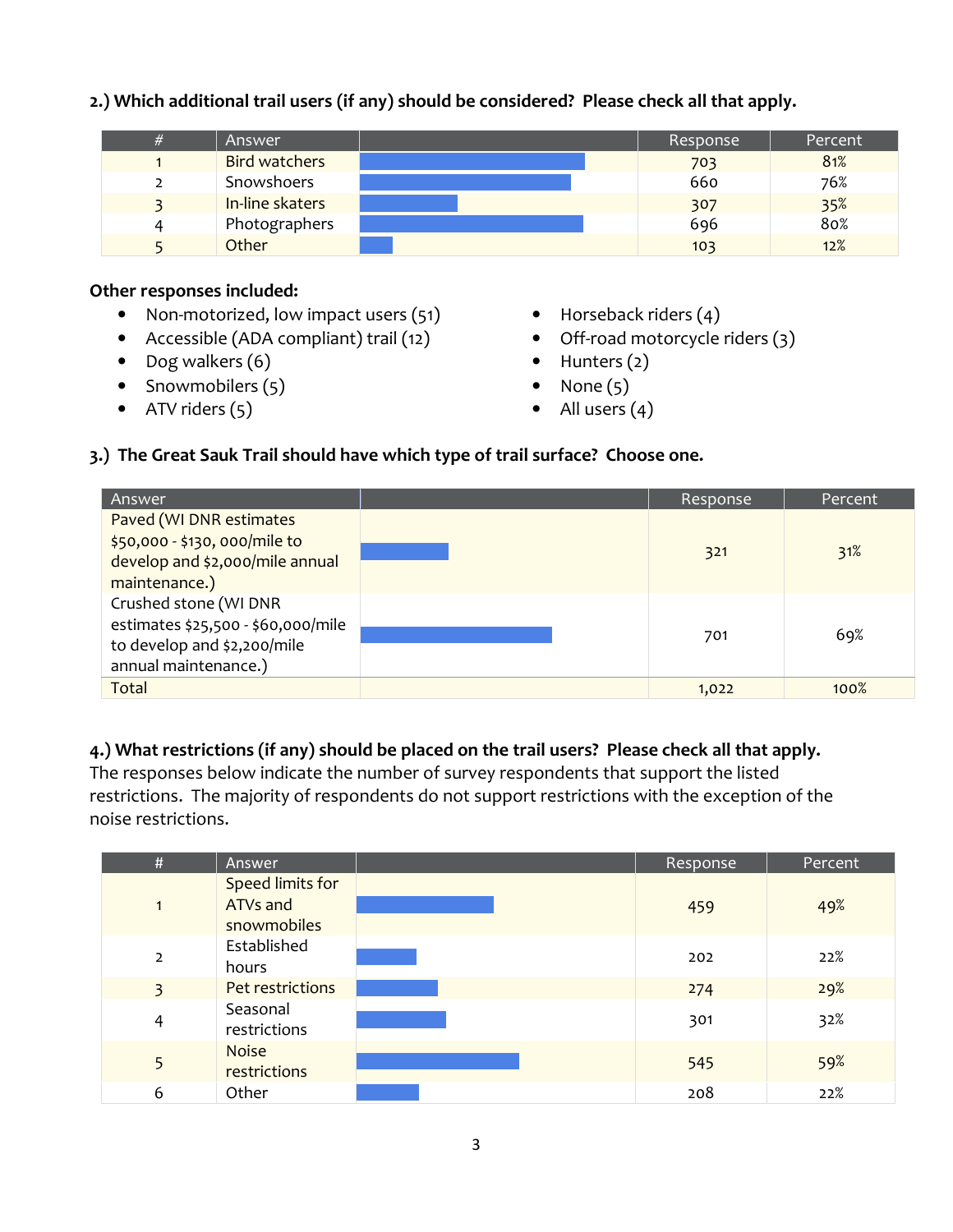#### Other responses included:

- Only non-motorized, low impact users (84)
- Speed limitations (10)
- Restrict hunting/weapons (7)
- Dogs on leash (6)
- No restrictions (6)
- Conservation (4)
- Noise  $(4)$
- No horses  $(3)$
- No littering (3)
- Trail user fee  $(3)$
- Stay on the trail (2)
- Limited hours (2)

#### 5.) What amenities (if any) should be located at the trail head(s) or along the trail? Please check all that apply.

| #             | Answer                   | Response | Percent |
|---------------|--------------------------|----------|---------|
|               | <b>Bathrooms</b>         | 672      | 70%     |
| $\mathcal{P}$ | Water                    | 539      | 56%     |
| 3             | Interpretive<br>signage  | 572      | 60%     |
| 4             | Picnic<br>tables/benches | 601      | 63%     |
|               | Shelter/warming<br>hut   | 372      | 39%     |
| 6             | Other                    | 105      | 11%     |

#### Other responses included:

- Very limited or none (16)
- Interpretive signage and maps (16)
- Trail head parking (13)
- Low maintenance bathrooms (13)
- Garbage/recycling containers (11)
- Bike racks/tune up station (7)
- $\bullet$  Benches  $(5)$
- Picnic/Rest area (4)
- Camp sites  $(4)$
- State owned gas station (3)
- Wi-fi $(2)$
- State trail pass registration station (2)
- Dog waste bag stations (2)
- Emergency phones and kits (2)
- Solar lighting
- Mile markers
- Advertisements for local retail
- Food carts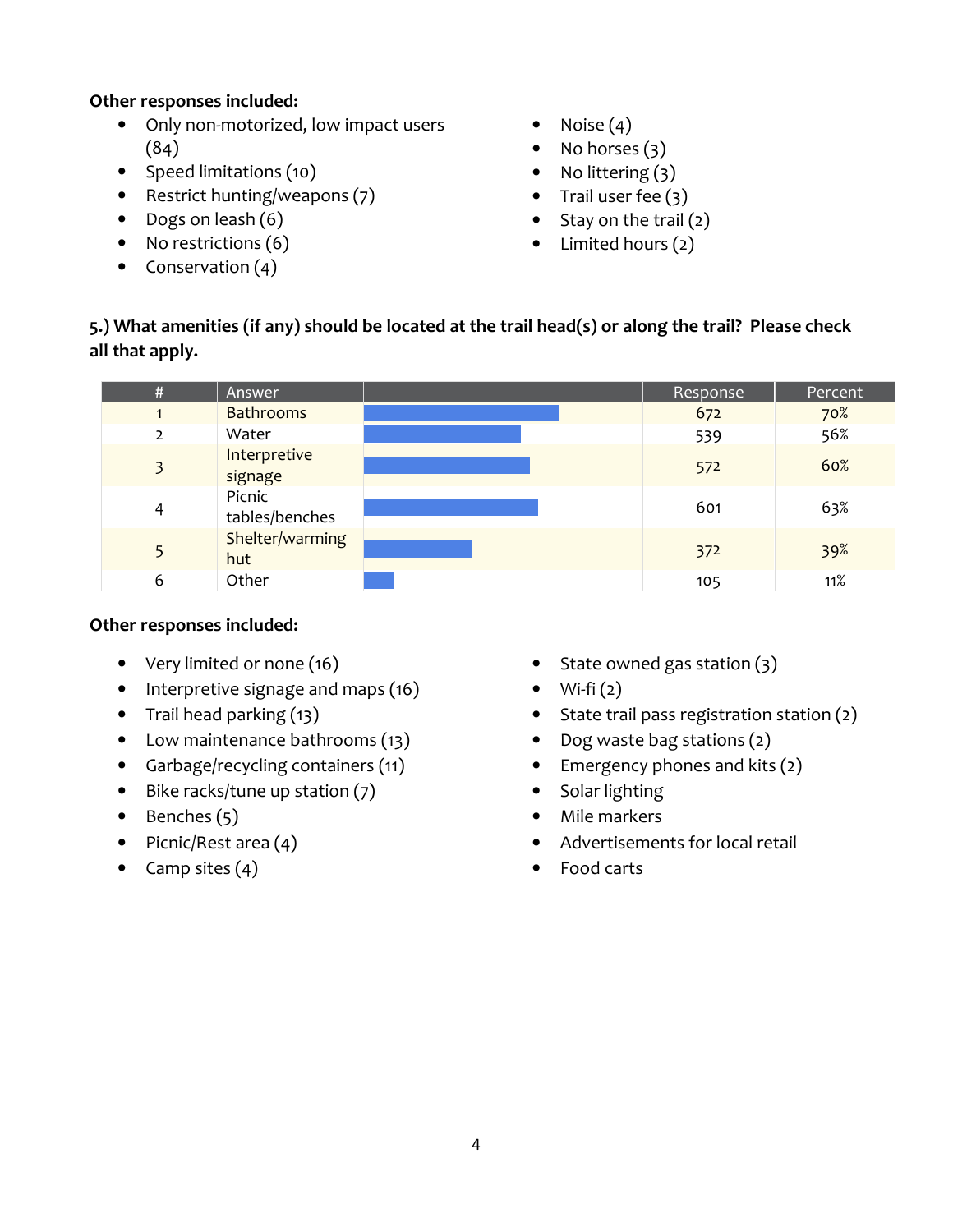#### 6.) What should happen to the unused rail line from the old rail bridge through the industrial and residential areas of the Villages?

| Answer                                  | Response | Percent |
|-----------------------------------------|----------|---------|
| The unused rail line should be          |          |         |
| converted to a trail with only low      |          |         |
| impact users (walking, biking, skiing,  | 632      | 65%     |
| etc.). This trail would connect to the  |          |         |
| existing trail.                         |          |         |
| This section of the rail line should be |          |         |
| left unutilized. The proposed Great     |          |         |
| Sauk Trail should start on the existing | 203      | 21%     |
| paved river trail that starts near the  |          |         |
| Highway 12 Bridge.                      |          |         |
| Other                                   | 141      | 14%     |
| Total                                   | 976      | 100%    |

#### Other responses included:

- Snowmobiles and/or ATVs should be allowed on the trail with speed restrictions to access local amenities. (56)
- Horses should be allowed on the trail.  $(3)$
- This section of trail may be more appropriate for winter use than the river trail to avoid disrupting the eagles.
- This section of trail should be seen as a "local connector" to area retail and attractions not the main trail.
- Unused rails should be converted to a trail only if old rail bridge is rebuilt.

#### 7.) The old rail bridge no longer spans the Wisconsin River. What should happen to the old rail bridge?

| Answer                                                                   | Response | Percent |
|--------------------------------------------------------------------------|----------|---------|
| The unused rail bridge should be<br>rebuilt for trail users to cross the | 695      | 69%     |
| river.                                                                   |          |         |
| Nothing should be done to the<br>remaining portions of the bridge.       | 225      | 22%     |
| Other                                                                    | 84       | 8%      |
| <b>Total</b>                                                             | 1,004    | 100%    |

#### Other responses included:

- Remove it  $(22)$
- Concerned about costs to rebuild/maintain (12)
- This is not a priority  $(3)$
- Convert end of trail to a scenic overlook (3)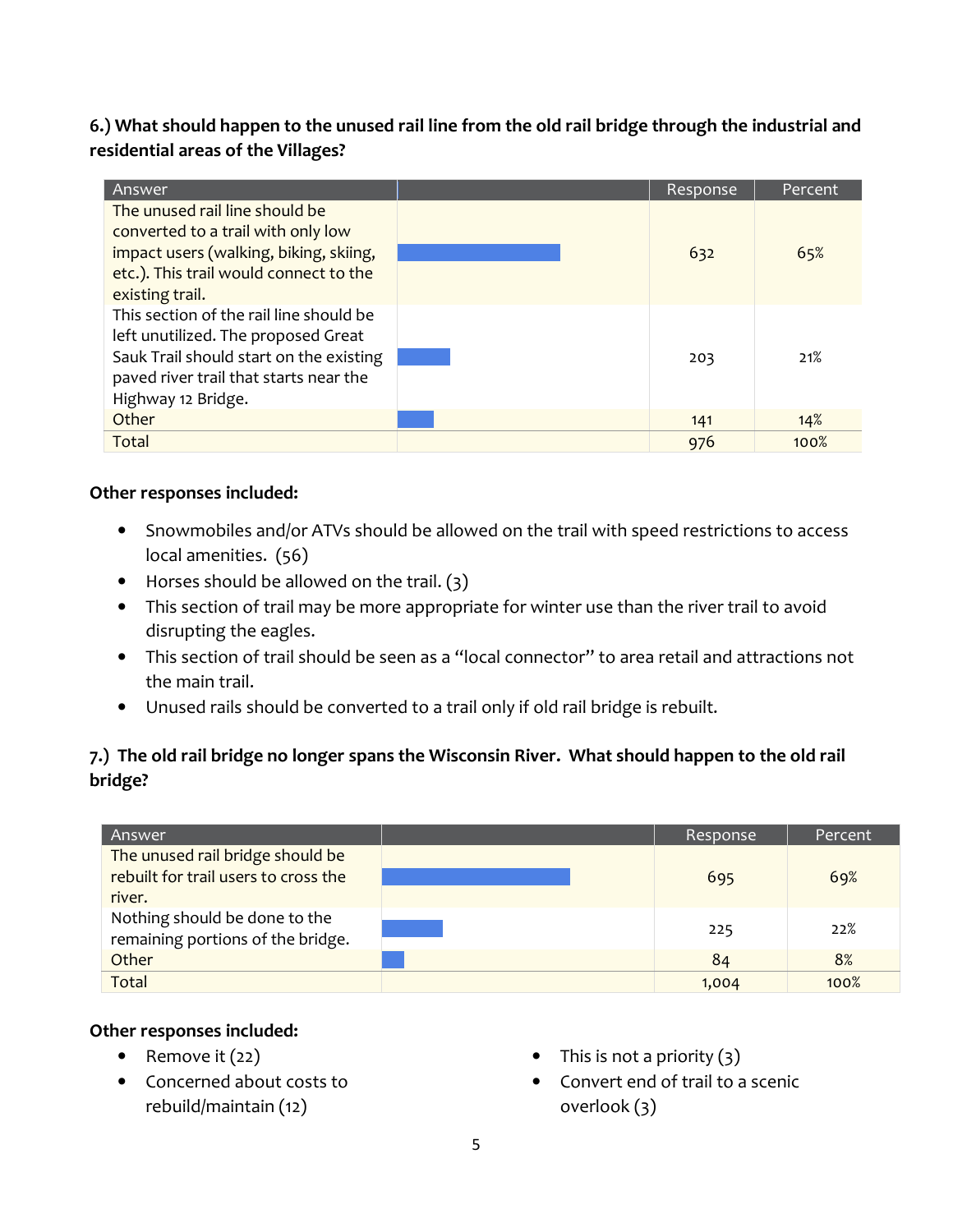- 8.) Please list any additional ideas, hopes and/or concerns for the proposed Great Sauk Trail. All responses are listed in Appendix C.
- 9.) If you would like to be added to the proposed Great Sauk Trail contact list please include your name, email and/or address below.

All 98 responses were shared with the GST planning staff.

## II. SIGNIFICANT CULTURAL, NATURAL AND HISTORICAL ASSETS ALONG THE TRAIL

Participants at the GST public participation event were asked to identify and locate significant cultural, natural and historical assets along the trail. The following were the responses:

- Convert the unused rail line from the old rail bridge in Sauk City to Webster Avenue in Prairie du Sac to a trail and form a loop with the current trail along the river.
- Construct a new staircase to connect the GST to August Derleth Park.
- Construct a new staircase to connect the GST with Water Street near the Highway 60 Bridge.
- Utilize a current Village of Prairie du Sac lot (old feed mill) just north of the Highway 60 Bridge.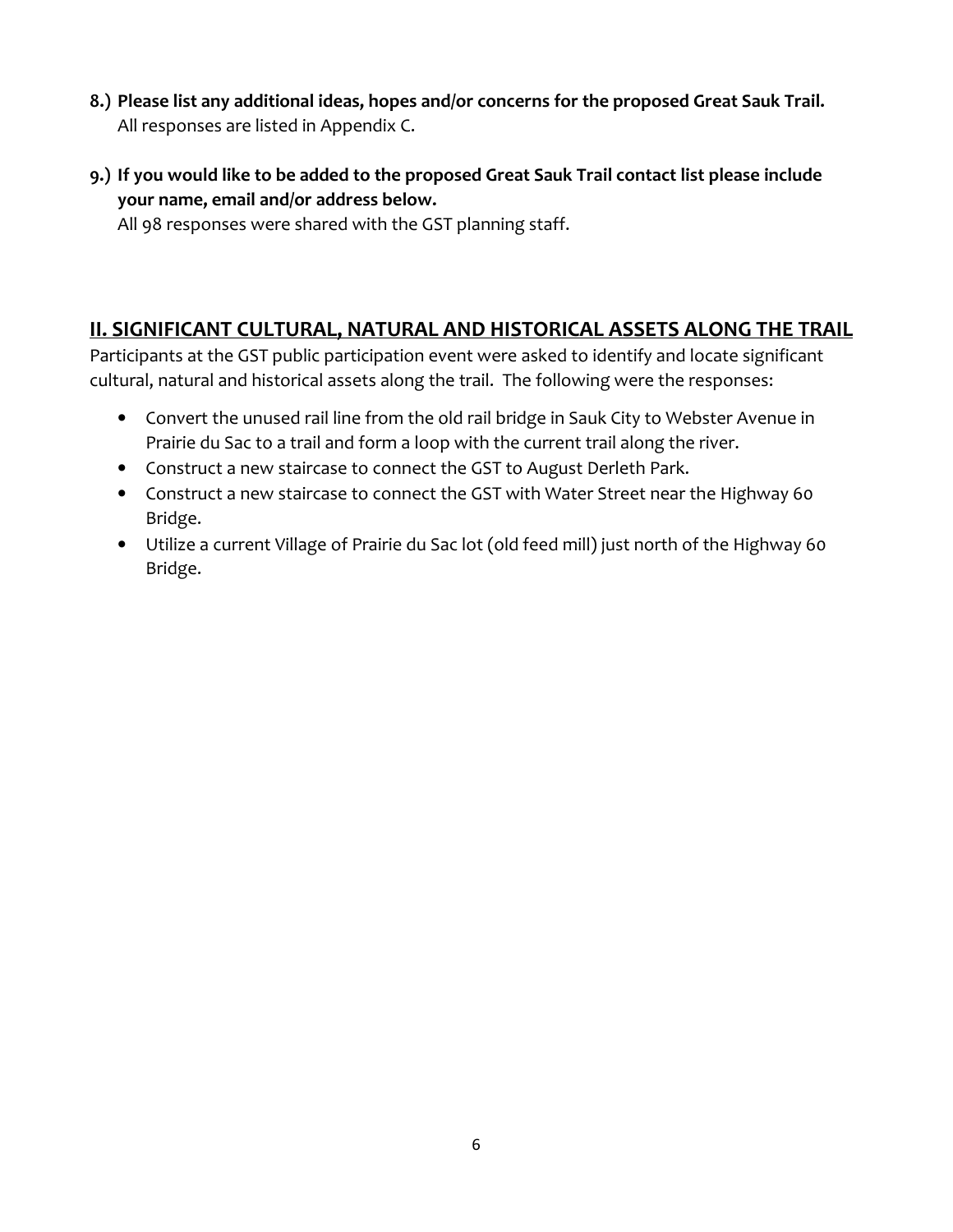# III. SPECIFIC CONCERNS AND POTENTIAL OPPORTUNITIES ALONG THE TRAIL

Participants at the GST public participation event were asked to identify potential opportunities and specific concerns along the trail. The following bulleted items were the verbatim responses. They have been organized and categorized.

# Opportunities along the Great Sauk Trail

#### Protect and Feature the Natural Amenities of the Region

- For segment that runs through Badger Army Ammunition Plant to be Sauk Prairie Rec Area: this is a prime habitat for many trees and native plants and also for many birds and small animals, i.e. voles, salamanders, bluebirds, etc. This habitat should be considered THE PRIME ASSET in my opinion.
- Prairie habitat grassland birds, insects, animals, etc. be protected.
- Grassland birds and habitat should be a priority.
- Could plan include land restoration such as prairie restoration?
- Perching trees for eagles.
- Should be benches or viewing areas along trail in Prairie du Sac for viewing eagles and other birds and wildlife.
- Foraging/feeding for eagles.
- Eagle Island.
- Geology museum on trail at trailhead with eagle viewing.
- Ferry Bluff Overlook.
- Incorporate overlook spur near reservoirs on Bluff.

#### Access to Local Businesses and Community Attractions

- Sauk City needs to buy and develop an adjacent open plaza, something similar to the UW Madison Memorial Union Terrace. This would serve as a town "patio" for Sauk Prairie. The patio should have cafes and restaurants as part of the site. Interpretive signage and seating should be incorporated. The "patio" needs to be along the river, east of Water Street.
- Opportunities to stop for lunch along the trail i.e. Blue Spoon, Mr. Que's, etc.
- Cultural/natural historic asset accessible near trail Tripp Museum.
- In Sauk City, keep the rail segment and the existing bike trail, forming a loop. Walkers and bikers enjoy a loop rather than having to return along the same route.
- Will there be any physical connection to existing businesses along the proposed trail, i.e. steps?
- Trail plan should include incentives to promote local business and provide new business opportunities such as deli, bike rental, etc.
- Access to community businesses, i.e. restaurants, stores, etc.
- Great Sauk Trail should provide connection to Sauk City Historic Walk!
- Downtown district.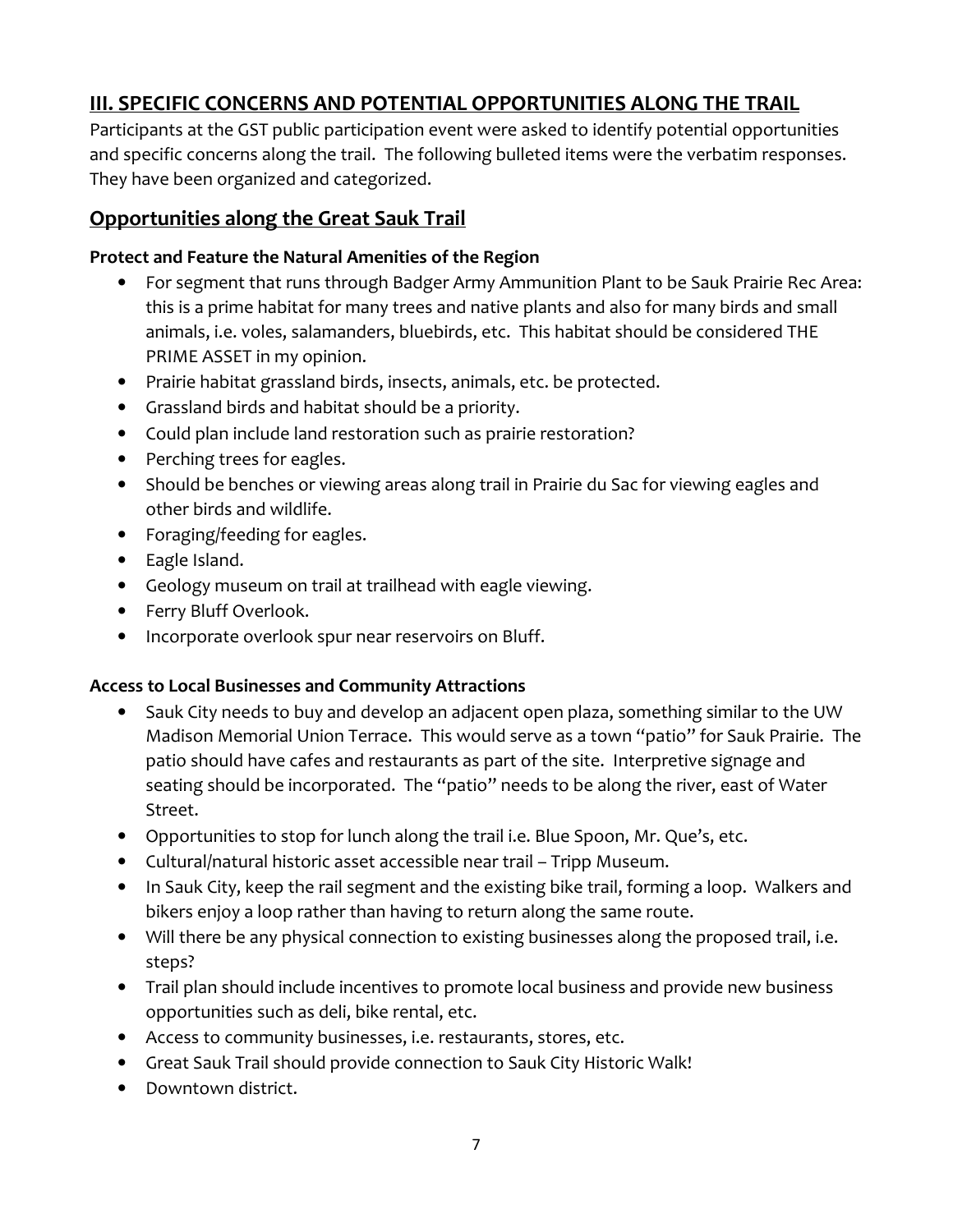#### Preference for Low Impact Users

- Skiing in winter from area not used by snowmobilers.
- No motorized uses should not disturb wildlife and neighbors, eagles.
- Keep proposals of development with long‐term plans.
- Low impact recreational uses; no ATVs or motorcycles.
- Low impact, i.e. bikes, hiking, birding.
- Trail should be fully compliant with the Badger Reuse Plan, i.e. low impact uses.
- BOMC needs to be included on Trail Commission.
- Quiet usage only no ATVs, snowmobiles, no horses.
- Complement the Badger Reuse Plan.
- Should follow Badger Reuse Plan most important!

#### Create Loops and Trail Spurs

- Keep both trails; use proposed trail for bicycle use to prevent congestion/conflict with pedestrians.
- Spur connecting to Merrimac ferry.
- Should be a large loop off the trail to circle Sauk Prairie Rec Area.
- Loop trail.
- Possible village loop on existing and proposed trails.
- Keep old trail and river path.
- Spurs to VFW, dam, ferry, SPRA, Water Street, parking lot at Prairie Clinic.
- Regarding the "dead end" in Merrimac if there was a way to extend the trail to the ferry crossing, there would be connections to Columbia County's extensive trail system.

#### Signage

- Signage should include information on food, rest areas, and be specific to distance.
- Signage for segments of trail.
- Should have historic markers/information on settlements, history, areas of interest.
- Should provide info on additional areas (or nearby) of interest.
- Keep signage minimal; maybe list Prairie du Sac businesses, i.e. eating places and others (antique stores, Historical Society) and attractions on ONE sign.
- Keep signage minimal; have one or two signs with brief history of area (Ho‐Chunk, farms, BAAP, SP Rec Area) and some info on nature of area, i.e. types of trees, prairie plants and birds that may be seen.
- Signage to Circus World Museum, Indian Mounds at Devil's Lake, and route to Merrimac Ferry.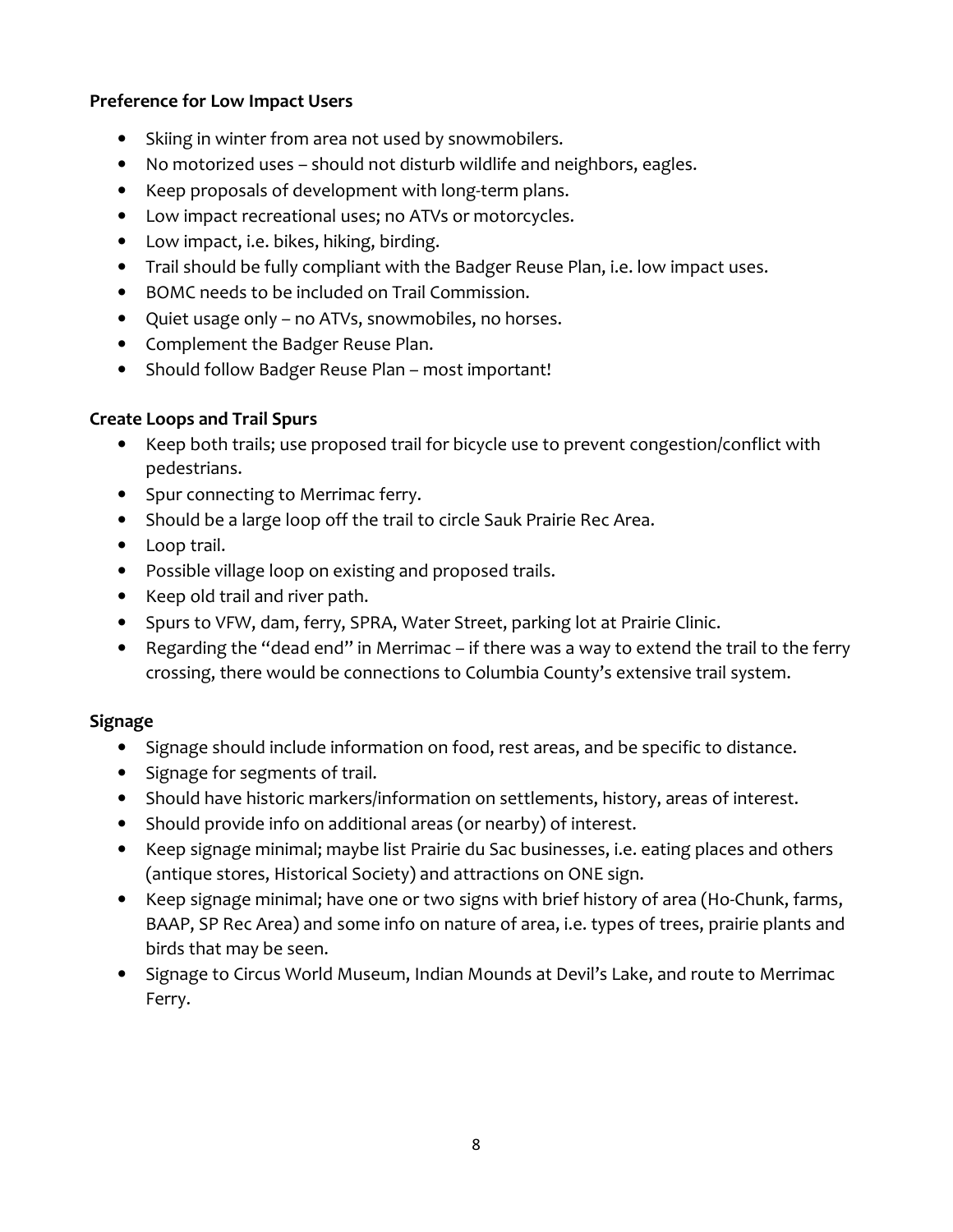#### Provide Amenities to Attract Bikers

- Parking for biking.
- Paved would be much better for bikers; it would attract many bikers from the Madison area.
- Prefer blacktop surface entire length.
- Bike racks at key entry points to urban areas so bikers can lock their bikes and walk into urban community centers.
- Paved trail for running, walking, biking, etc. Also, cross country skiing, snowshoeing trails in winter months.

#### View/Access to the Wisconsin River

- Expose river by keeping brush on the trail down.
- River.
- Keep trail as close to the river view as possible.

#### Trail Accessible Year Round

- Opened at winter for cross country skiing only.
- Open year-round for all allowed uses. If there is snow, if you are walking dress appropriately. Need to have snow for cross country skiing/snowshoeing.

#### Misc.

- Unused trail should be used for community gardens.
- Type of surface: Blacktop is excellent with consideration that trail is elevated above tree root damage.
- Support for trail users, i.e. shelters, water, etc.

# Potential Issues along the Great Sauk Trail:

#### Safety

- Angle crossings would make for unsafe crossings.
- If new trail is developed, would have to cross 12 streets for bikes.
- Possible problem with rail spur at the United Cooperative Agronomy plant where they pull semi-trucks over the old rail spur and dump their loads into underground storage tanks that are then sent by conveyor into their storage building. Big truck traffic would be RIGHT NEXT TO the Great Sauk Trail paths and may be a safety concern.

#### Misc.

- Would like to NOT see proposed trail used; revert back 50/50 to property owners.
- Leahy: private property owner/large field.
- Privacy in residential areas when there is adjacency to the trail.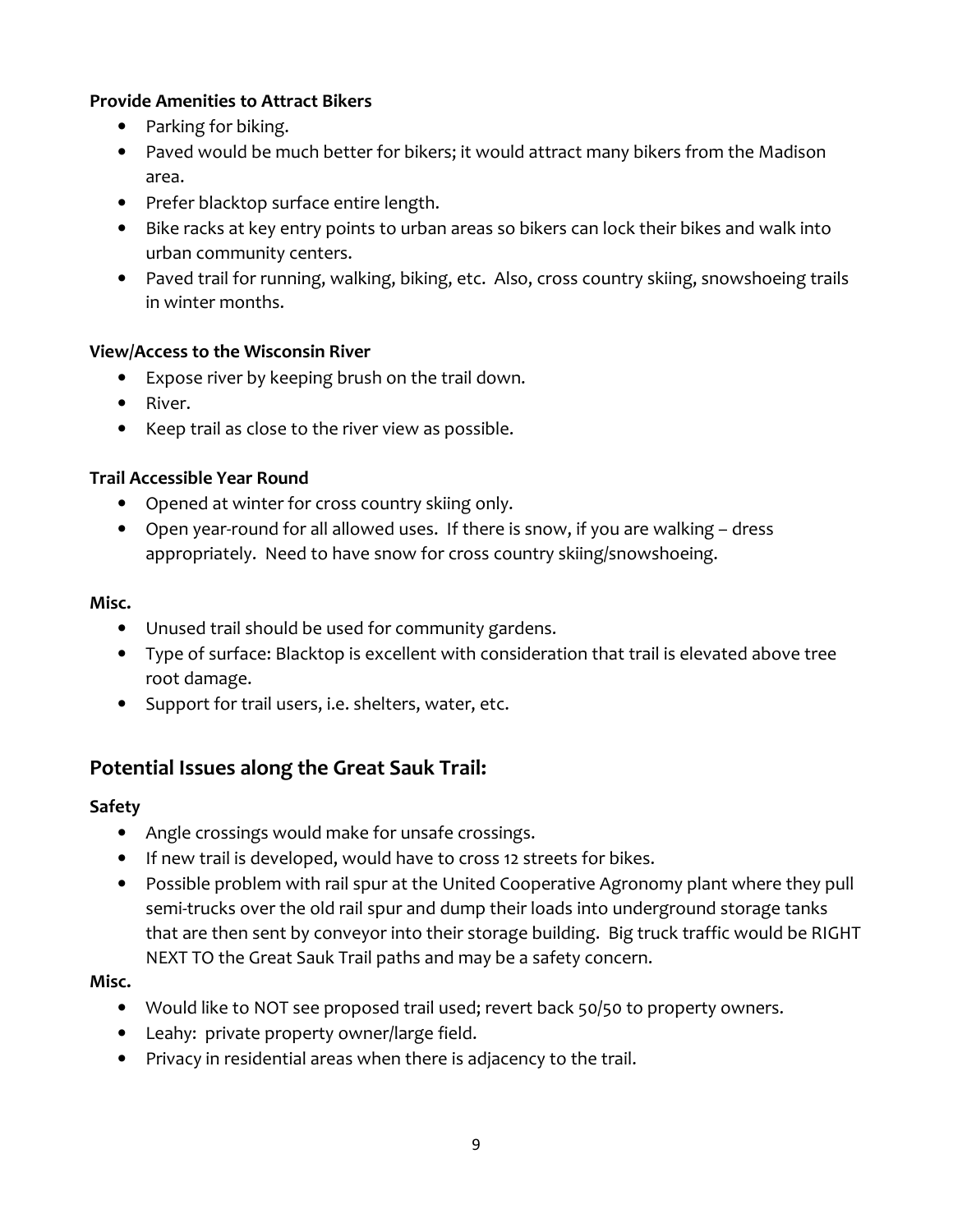# IV. VISION AND THEME IDEAS FOR THE TRAIL

Participants at the GST public participation event were asked to describe their vision of what the trail should look and feel like when it is complete. They were also asked to share their trail theme ideas. The following bulleted items were the verbatim responses. They have been organized and categorized.

# Vision Ideas for the Great Sauk Trail

#### Low Impact Users

- Low impact uses; no motorized vehicles including walking, hiking, biking, Cross country skiing, Snowshoeing, napping.
- The trail is low impact recreational opportunity for those who enjoy the aesthetics of the Wisconsin Riverway and maintains the critical environmental habitat that exists.
- Walk/Bike/Any silent sport.
- Quiet, quiet, quiet.
- Bicycle touring and hiking focus; multiple pay points to encourage use.
- No horses.
- Silent sports quiet contemplation; not disturbed.
- Low impact recreation per Badger Reuse Committee.
- Mainly biking/hiking.
- Place for walking/hiking/biking.
- To have a trail open to the public for walking, biking, low impact use, birding.
- Minimal signage; "natural"; nature experience no motorized vehicles. Trail should be for hikers, bikers, cross country skiers – quiet uses please.
- Low noise usage.
- Paved or crushed limestone hiking/biking trail, groomed in winter as cross country ski trail.

#### Connections with Larger Trail System

- Vision: That it connect with other trails (for long distance enthusiasts).
- Connecting multiple trails which promote extended use with bed and breakfasts, restaurants, etc.
- East to west connection to Devil's Lake (Burma Road, Hwy 113 to Lake Road).
- Run connection to Mazomanie; reuse of railroad bridge; spurs to Sauk City, Prairie du Sac, Merrimac.
- Madison to Mazomanie to Devil's Lake State Park to Baraboo and Reedsburg and La Crosse.

#### Educational Opportunities and Signage

• Informational Center would be great; should provide: Trail information, Local interest, and Local businesses.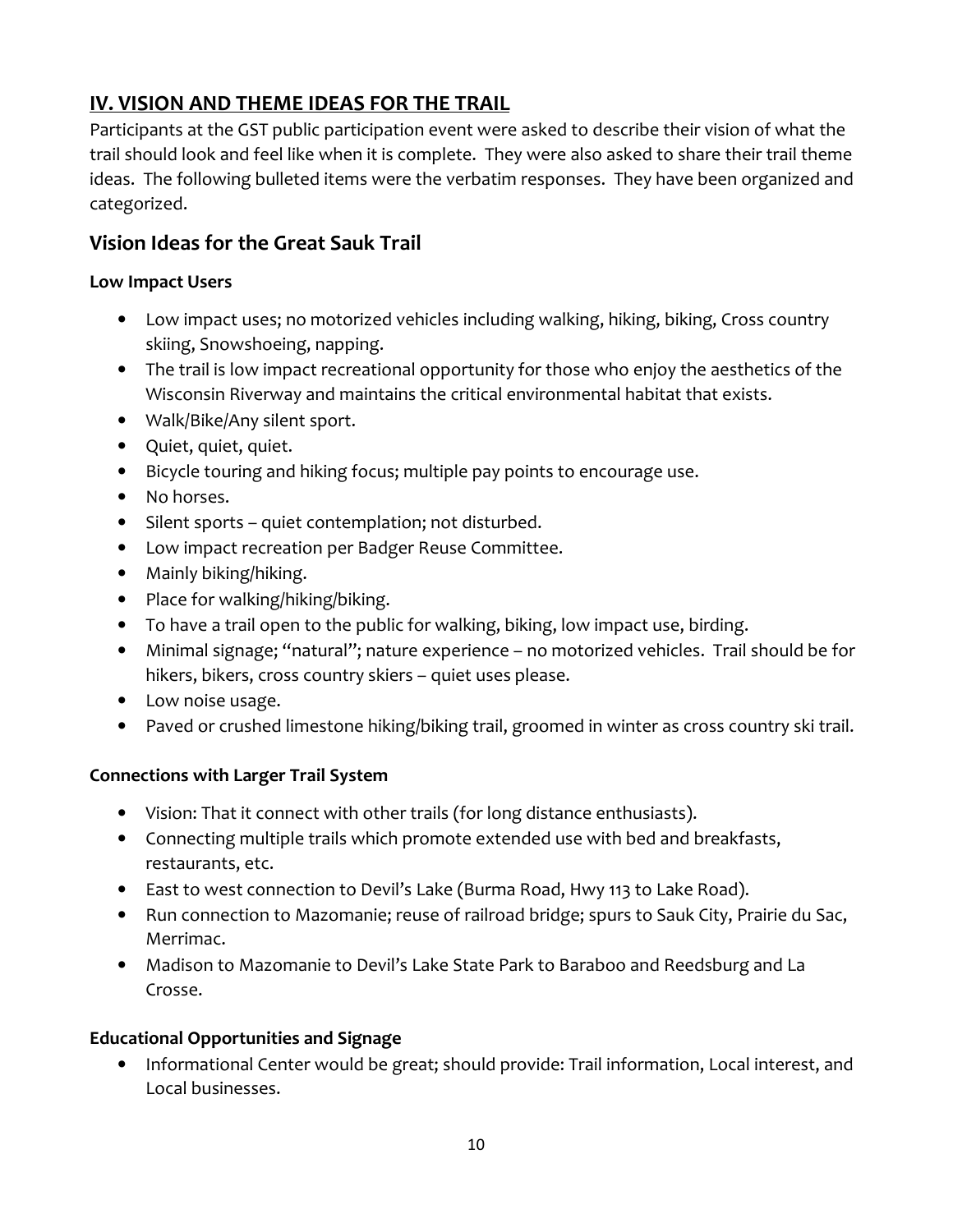- A well planned and constructed trail; well‐marked with maps available indicating where birds, prairie, etc. are located.
- To incorporate an educational piece, i.e. natural habitats, wildlife, history, and art.
- Small museum or murals on sound wall fence (Native Americans, Wisconsin, Railroad, and Geology).
- Interpretive signage highlighting important features: natural, historical or other, but consistent with the selected themes.
- The trail should include traditional and electronic "signs" that tell the history of the area, especially the Sauk Prairie/BAAP section. It is unique in the United States.

#### Trail Amenities

- Trail head parking lot at McFarlane's.
- Some bathrooms!! Maybe at each end and at halfway point.
- Benches, like at Devil's Lake; groups/people could have a bench put up as a memorial to someone.
- Public art along trail, i.e. benches, sculptures, interactive kiosks, with historical information.
- One bathroom, drinking water facility with informational kiosk, bike rack and benches.

#### Economic Development While Protecting Natural Assets

- The trail is an eco-tourism opportunity to better utilize the scenic attraction of the Wisconsin River while remaining sensitive to what makes it an attraction in the first place – water, wildlife, birdlife and bluffs.
- The trail also is an economic opportunity for Sauk City and Prairie du Sac and other areas along the trail as it is developed.
- Maintaining the trail along the Riverway as a long‐term environmental and economic attraction is in the best interests of the community.

#### Paved Trail vs. Unpaved Trail

- Year‐round trail for bikes on pavement!
- Pave it /Asphalt.
- Least amount of hard road, i.e. blacktop, as possible.

#### Well Maintained

- Clean up backside of downtown Prairie du Sac and Sauk City businesses.
- Safe, well-kept place for families to go; place for recreational bikers.

#### Accessible Year Round

- Cross country and snowshoe trail in winter to utilize all of Wisconsin's four seasons.
- Year‐round trail.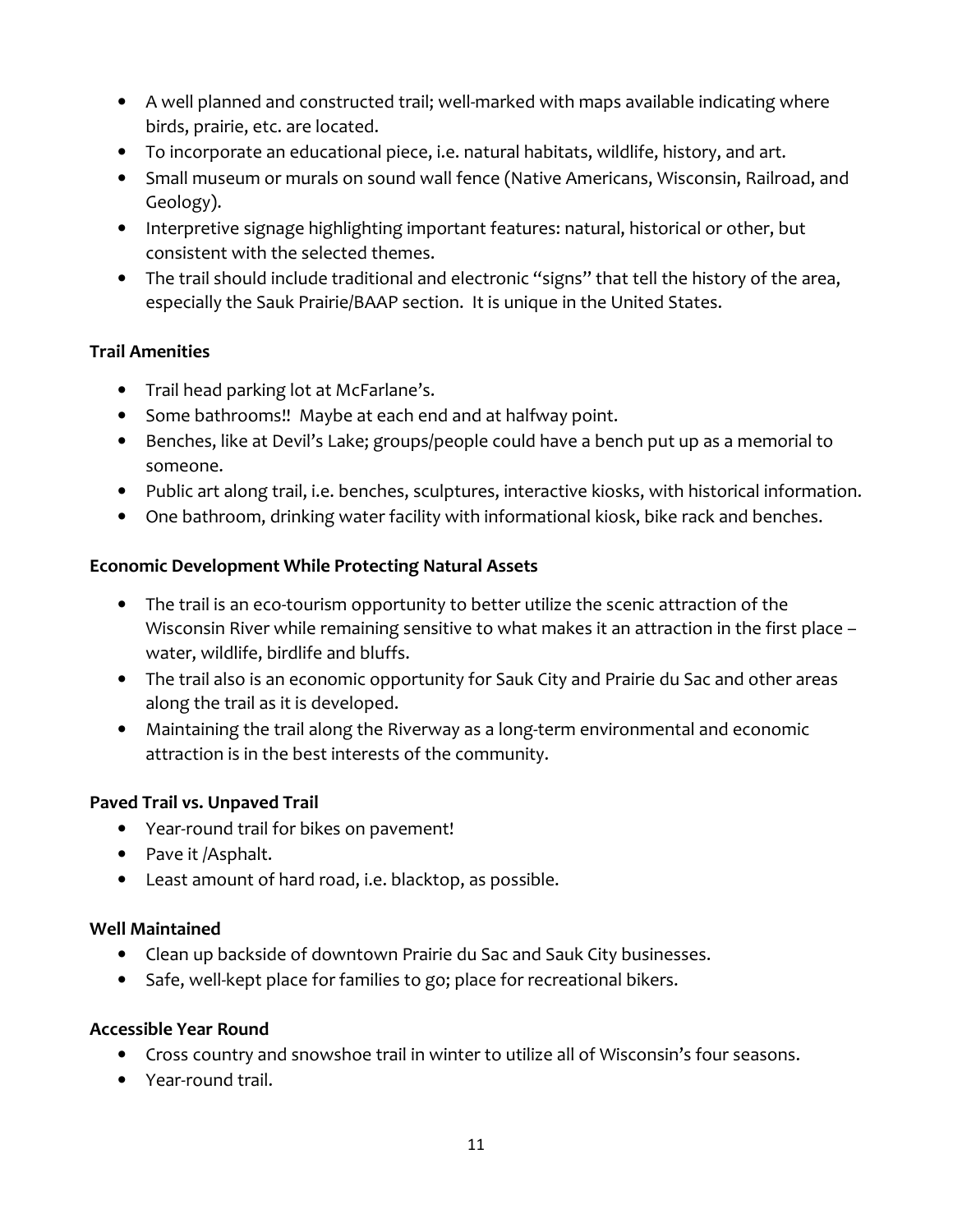#### Misc.

- Free passes for town/village residents.
- Hope that it's actually GREAT!
- Prairie du Sac on the rail route.
- Family oriented.
- More local groups should be involved, such as the Sauk County Master Gardeners for traditional plantings.
- Sides of trail lined with native grasses, flowers, shrubs, trees.

# Theme Ideas for the Great Sauk Trail

- Natural history.
- Incorporate history of Badger area at stopping points.
- Native American history. (2)
- Circus tradition Baraboo.
- Local animals.
- I'd like to see a Wisconsin River theme historical and ecological.
- Geological, historical.
- History, nature, and geology.
- Quiet and Beautiful; History, Culture, Businesses and Nature.
- The Great Birding Trail.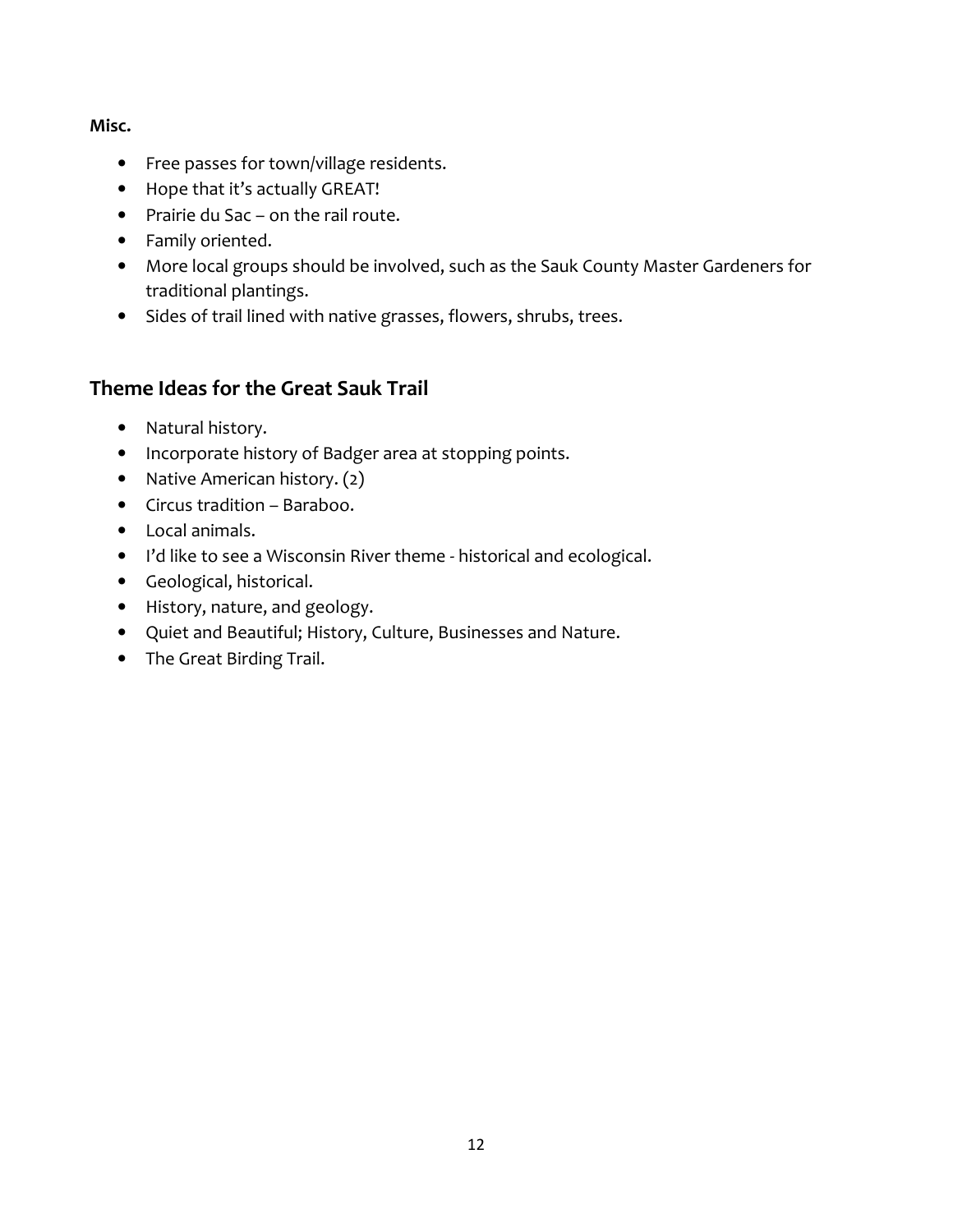# APPENDIX A: AGENDA FOR THE GREAT SAUK TRAIL PUBLIC PARTICIPATION EVENT

# Great Sauk Trail Information & Public Participation Event Agenda

September 24<sup>th</sup> 6:00-8:00PM at the River Arts Center (RAC) located at 105 9<sup>th</sup> Street in Prairie du Sac

#### 6:00PM Welcome and Gathering

Check out the trail maps and meet with Great Sauk Trail (GST) Commissioners and **Stakeholders** 

## 6:15PM Presentation on the Proposed Great Sauk Trail (RAC Theater)

A brief synopsis of the rails to trails process, current status of the rail line, an overview of the Great Sauk Trail planning process including the proposed route, key decision points, and opportunities to participate.

- Marty Krueger, Chair, Sauk County Board and Chair, GST Commission
- Jenny Erickson, Community Development Educator, Sauk County UW-Extension
- Dana White-Quam, Parks and Recreation Specialist, Wisconsin Department of Natural Resources (DNR)
- Brian Simmert, Sr. Planner, Sauk County Conservation, Planning and Zoning (CPZ) Department

# 7:00PM Visit Public Input Stations (RAC Gallery)

The six public input stations are designed to gather input from the public on their desired future of the trail as well as offer an opportunity to address individual questions.

#### Station 1: Trail Survey

Participants will be asked to complete a brief survey designed to gather input on specific trail issues.

#### Identify Trail Features, Opportunities & Issues along the Great Sauk Trail

The trail is divided into three sections and each station (2 through 4) will represent one of the three trail segments. Participants will be asked to identify and locate significant cultural, natural and historical assets located near the trail. Participants will also be asked to identify key issues or opportunities (i.e. economic development) along each segment.

**Station 2: Village of Sauk City** 

**Station 3: Village of Prairie du Sac** 

Station 4: Towns of Prairie du Sac, Merrimac, & Sumpter/Sauk Prairie Recreation Area

#### Station 5: Vision for the Great Sauk Trail

Participants will be asked to share their vision for the trail which could include potential theme ideas and/or hopes for the future trail.

#### Station 6: Flyover of the Great Sauk Trail

Participants will view the You-Tube video by Kurt Wenger of the proposed Great Sauk Trail.

8:00PM Adjourn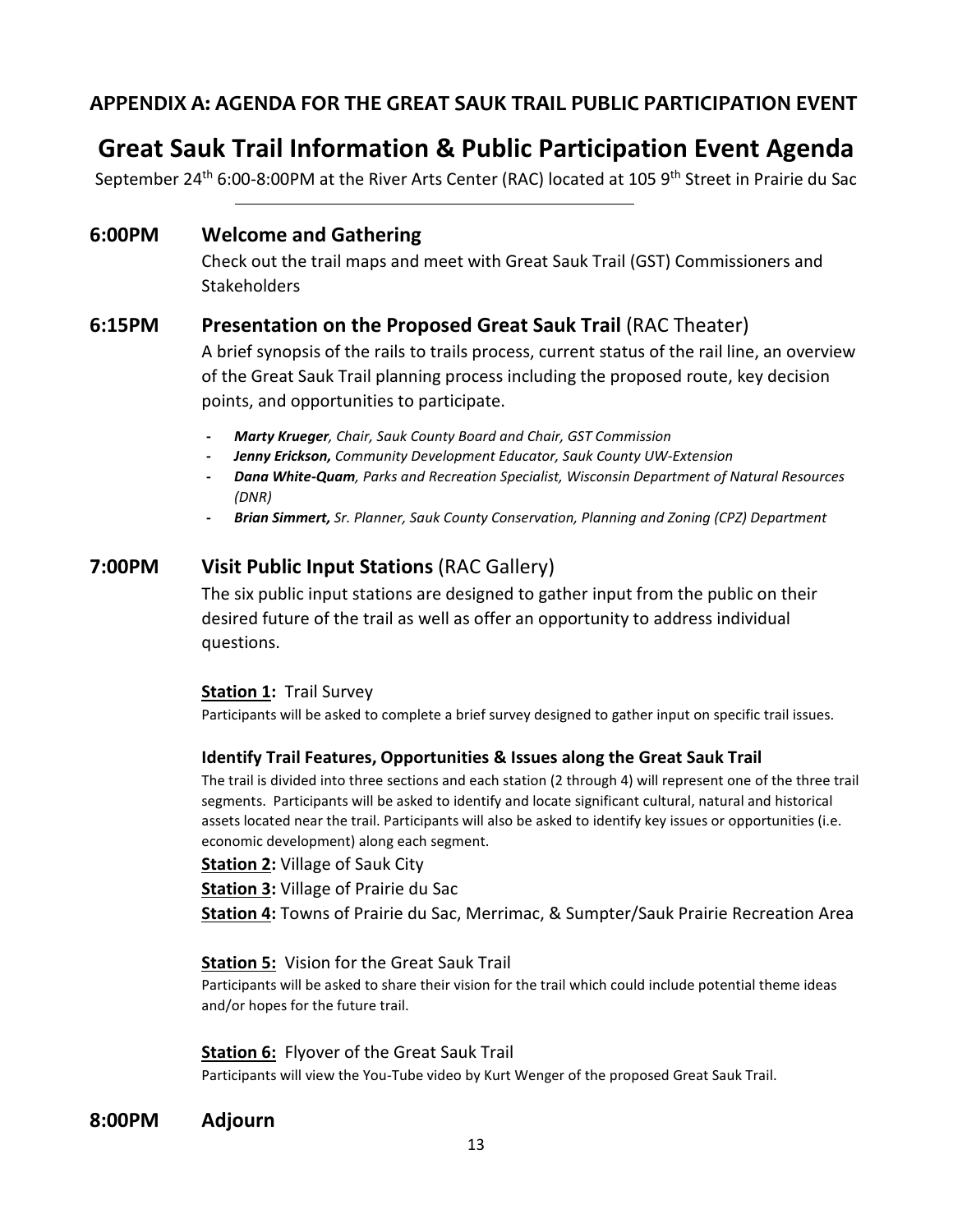# APPENDIX B: GREAT SAUK TRAIL PUBLIC INPUT SURVEY

The proposed Great Sauk Trail will run about eight miles from Sauk City through the Sauk Prairie Recreation Area (former Badger Army Ammunition Plant) and into Devil's Lake State Park primarily along the unused rail line. A trail commission comprised of appointed representatives from Sauk County and trail-adjacent local units of government has been formed to plan and develop the future trail. The Great Sauk Trail Commission is seeking public input on a number of key decisions that need to be made as part of the planning process.

#### HOW YOU CAN HELP!

Please complete the following survey. The results will be compiled and individual responses will be anonymous. This combined feedback will serve as a recommendation to the Great Sauk Trail Commission.

#### 1.) Who should the PRIMARY trail users be? Please check all that apply.

| Pedestrians                                  |
|----------------------------------------------|
| Snowmobiles (outside of village limits only) |
| ATVs (outside of village limits only)        |
| Cross-country skiers                         |
| <b>Bicyclists</b>                            |
| Horseback riders                             |
| Other                                        |

#### 2.) Which additional trail users (if any) should be considered? Please check all that apply.

| <b>Bird watchers</b> |  |
|----------------------|--|
| Snowshoers           |  |
| In-line skaters      |  |
| Photographers        |  |
| Other                |  |

#### 3.) The proposed Great Sauk Trail should have which type of trail surface? (choose one)

Paved (WI DNR estimates \$50,000-\$130,000/mile to develop and \$2000/mile annual maintenance) Crushed stone (WI DNR estimates \$25,500-\$60,000/mile to develop and \$2200/mile annual maintenance)

#### 4.) What restrictions (if any) should be placed on the trail users? Check all that apply.

| Speed limits for ATVs and snowmobiles |
|---------------------------------------|
| Established hours                     |
| Pet restrictions                      |
| Seasonal restrictions                 |
| Noise restrictions                    |
| Other                                 |

#### 5.) What amenities (if any) should be located at the trail head(s) or along the trail? Check all that apply.

| <b>Bathrooms</b>     | Picnic tables/benches |
|----------------------|-----------------------|
| Water                | Shelter/warming hut   |
| Interpretive signage | Other                 |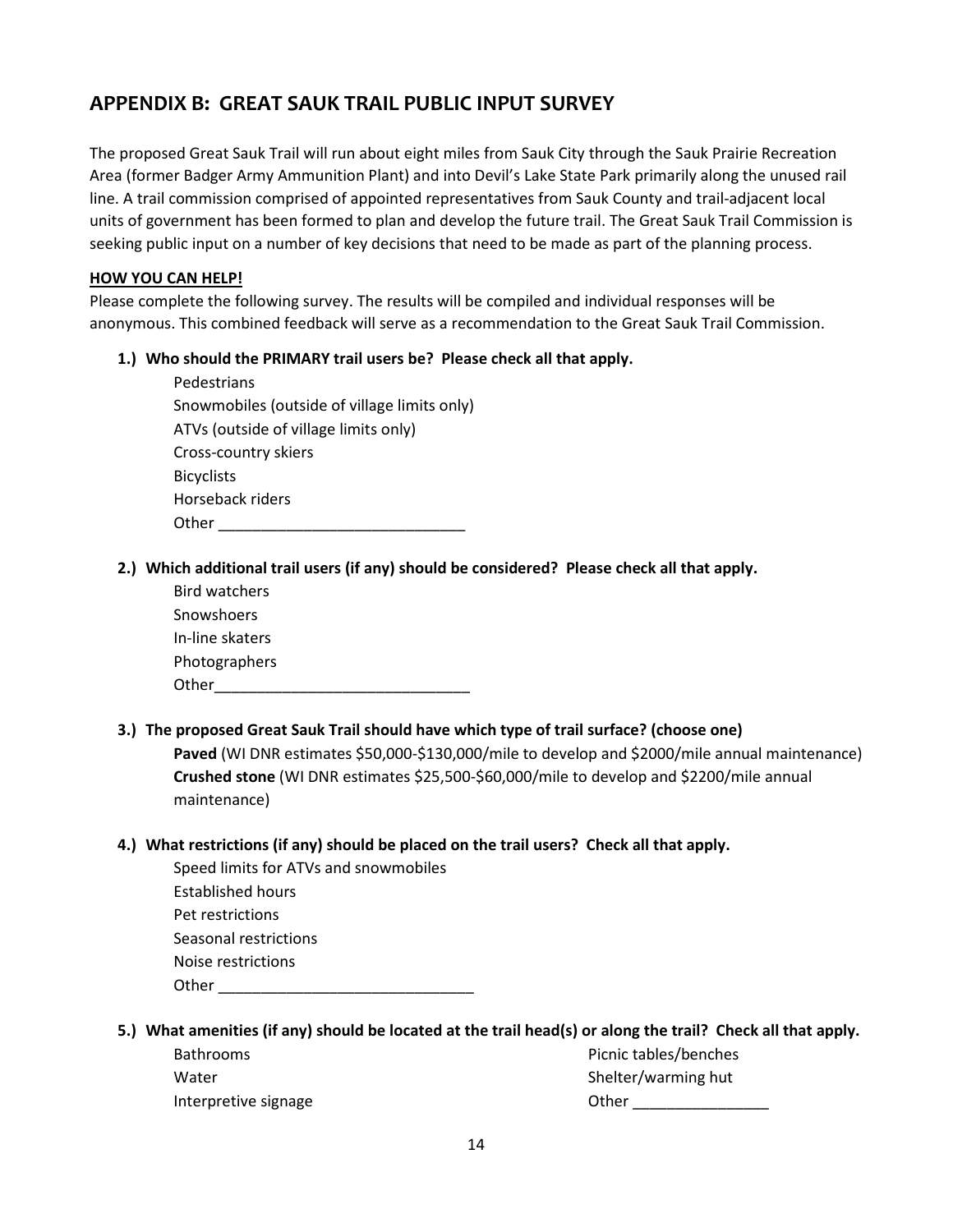6.) What should happen to the unused rail line (dotted line) from the old rail bridge through the industrial and residential areas of the Villages? (see map on right)

> The unused rail line should be converted to a trail with only low impact users (walking, biking, skiing, etc.). This trail would connect to the existing paved trail.

This section of the rail line should be left unutilized. The proposed Great Sauk Trail should begin on the existing paved river trail that starts near the Highway 12 Bridge.

Other \_\_\_\_\_\_\_\_\_\_\_\_\_\_\_\_\_\_\_\_\_\_\_

7.) The old rail bridge no longer spans the Wisconsin River. What should happen to the old rail bridge (see map on right)?

The unused rail bridge should be rebuilt

PRARIE **Existing** paved trail Hwy 12 Bridge Old Rail Bridge SA  $\frac{1}{2}$ 

Sauk County Conservation, Planning and Zoning Department The Great Sauk Trail - Sauk City

for trail users to cross the river. Nothing should be done to the remaining portions of the bridge. Other  $\rule{1em}{0.15mm}$ 

8.) Please list any additional ideas, hopes, and/or concerns for the proposed Great Sauk Trail.

9.) If you would like to be added to the proposed Great Sauk Trail contact list please include your name, email and/or address below.

Name: Email: Street, City, State and Zip:

Thank you for completing the survey.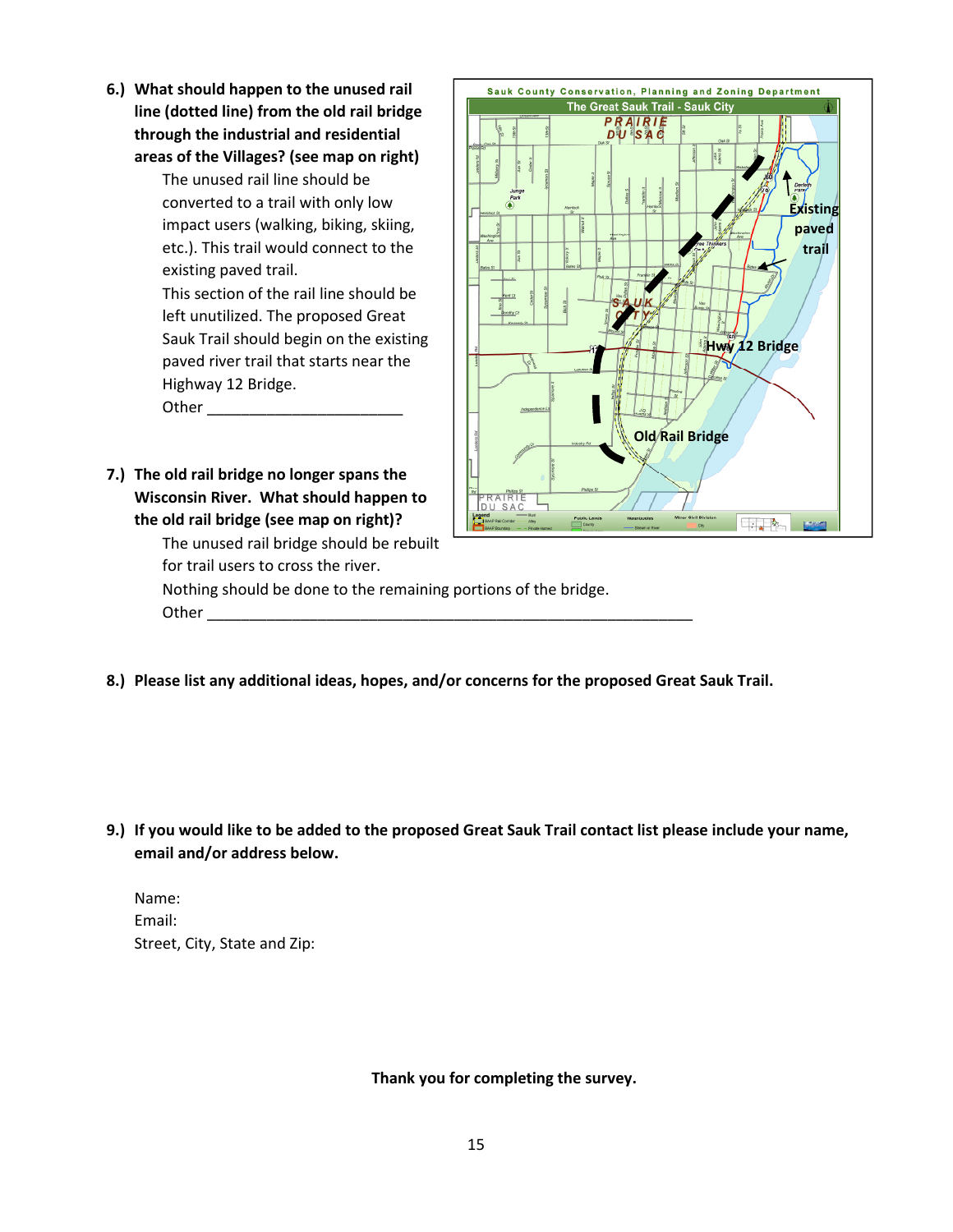# APPENDIX C: RESPONSES TO GST SURVEY QUESTION NUMBER EIGHT

Survey participants were asked to list any additional ideas, hopes and/or concerns for the proposed Great Sauk Trail. The following are the verbatim responses. They have been organized by subject matter and categorized.

#### Follow the Badger Reuse Plan/ Maintain a Natural Setting

- The property is a rare and beautiful one. Hopefully, public use of the trail would encourage restoration of thousands of acres of the Great Sauk Prairie, making it a national destination for tourists.
- Keep it natural and with no gravel or paved road.
- It should be kept quiet to not disturb the habitat for other living creatures that need to survive.
- I feel very strongly that it be used only for non-motorized, silent uses. I am therefore also voicing my support for the Badge Reuse Plan as developed, and do not wish any modifications to it as have been recently proposed.
- I really think this area should be an addition to the important bird area at Baxter's hollow. Our birds are running out of land to nest in.
- The trail should be a quiet recreation trail that fits with the provisions of the Badger Reuse Plan. It should only be for non‐motorized, low impact recreation.
- We should attempt to keep human impact to a minimum on this beautiful area.
- I support the Badger Reuse Plan and conserve as much of this heritage as possible.
- Planning for the "Great Sauk Trail" cannot take place in isolation. A significant portion of the trail will go through the former Badger Army Ammunition Plant. As such the trail should adhere to and reflect the values, criteria, and proposes uses that were developed by the Badger Reuse Committee and that were summarized in the committee's final report, which in turn was approved and endorsed by the Sauk County Board of Supervisors. The Reuse Plan in fact called for the creation of this trail, and explicitly called for LOW-IMPACT RECREATION. In addition, recreation was only one of several primary uses envisioned by the reuse plan; the others being ecological restoration, education and research, and sustainable agriculture. The trail offers a wonderful and important opportunity to help integrate these several uses, and to work with the various Badger landowners and stakeholders. In addition, I sincerely hope that the planners of the GST will place great emphasis on community involvement and participation; that it become a catalyst for active citizen participation and volunteer work to assist in the restoration of the land along the Wisconsin River and at the Badger Plant. Let it become a trail whose "users" are not merely consumers, but active participants in the stewardship of the land -- the Riverway, the prairie, the Baraboo Hills.
- Given how much critical (and vanishing) nesting habitat for so many rapidly declining bird species that the proposed trail would go through, it is essential that this trail not be open to motorized uses, especially during breeding season. Even opening it to motorized uses in winter would be problematic, as the sound would be amplified and echo off of the Baraboo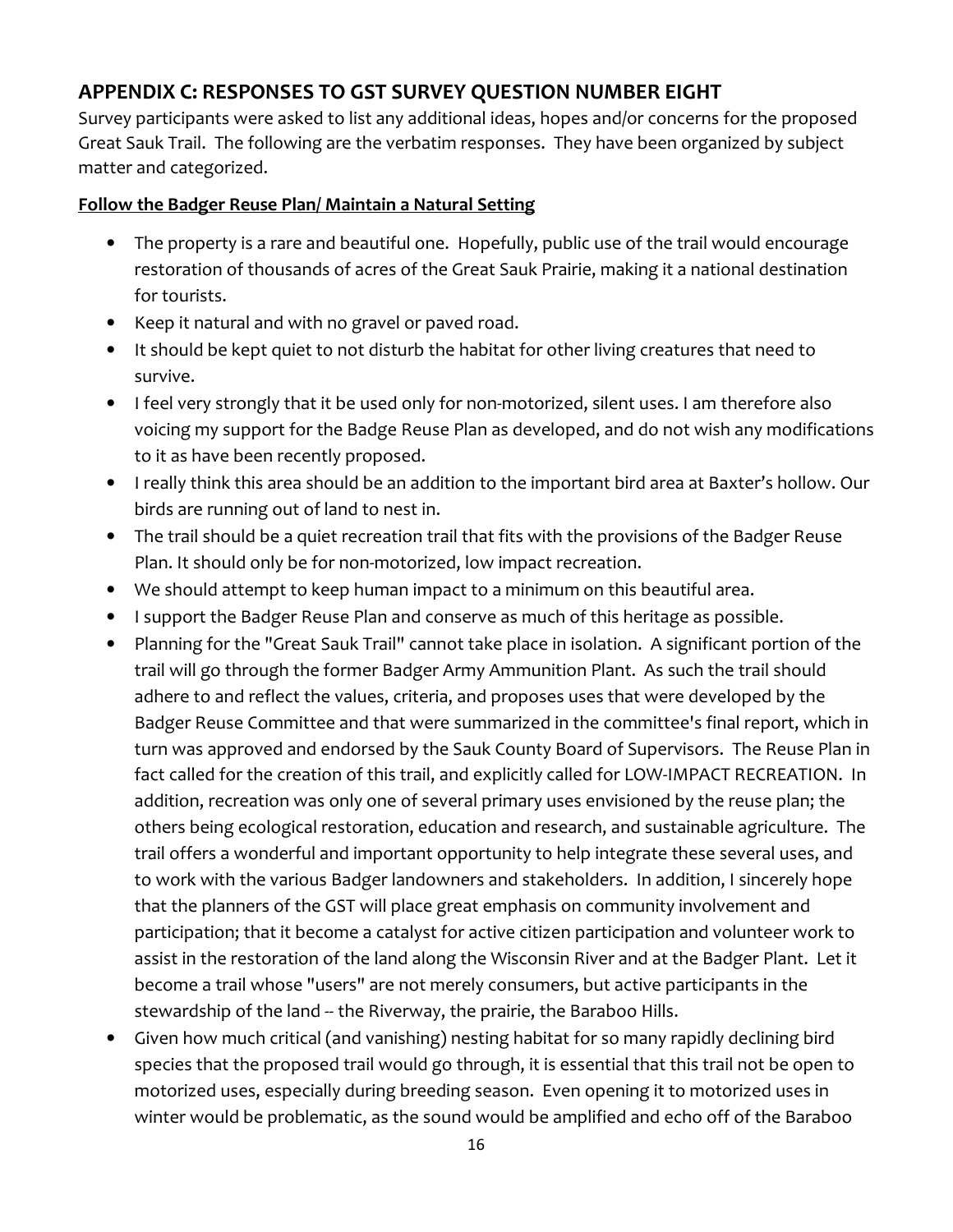Hills, especially with the lack of sound-deadening vegetation, making it extremely unpleasant for nearby residents.

- Support a "QUIET" recreational use through the BARABOO HILLS, the BADGER AMMO LANDS, and the LOWER WISCONSIN RIVERWAY. Also, Enthusiastically in favor of the BADGER REUSE PLAN, which calls for conservation of the BADGER LANDS.
- The trail should be used in concert with the reuse plan agreed to by all the parties for the old Badger Army Ammunition Plant. The areas outside BAAP could be used for snowmobiling and tie into existing snowmobile trails that circumvent the old BAAP. Initially, I think the new Sauk Prairie Recreation Area could benefit from a volunteer group to help educate new users of the SPRA. This would supplement the regular staff from Devils Lake and help minimize resource damage in the area once the DNR implements its land use decisions. I would be willing to help with a voluntary effort for the area.
- Any consideration for a trail within the Sauk Prairie Recreational Area should be compatible with the existing Badger Reuse Plan.
- If I can encourage one thing above all else, it would be that the trail should COMPLIMENT the wildlife, habitat and natural systems that it will traverse. To that end, the Commission should invite presentations by professionals in fisheries, wildlife, prairies, migratory birds, grassland birds, the Baraboo Hills, the Lower Wisconsin Riverway, and more -- as the trail will impact ALL of these.
- I strongly support the Badger Reuse Plan, and the trail use should be consistent with conservation of the Badger Land. The rules should prohibit loud activities like the use of ATVs and snowmobiles.
- The final use of the trail should be compatible with the recommendations of the Badger Reuse Plan. We own property on Water Street in Prairie du Sac overlooking the river and the trail and are concerned that the uses and low impact and not noisy.
- Adhere to BAAP Reuse Plan. Consider this also as a wildlife corridor connecting larger tracts of habitat (BAAP, DLSP, LWSR, some private lands). Should not allow invasives (especially shrubs) to prevail--both for the sake of plant and animal communities along the trail, but also because if invasives are not controlled, this will be a major source of infection for the aforementioned larger wildlife habitats.
- I also encourage you to limit the use of the trail by motorized vehicles (or at least those that make a lot of noise or polluted air). It is very difficult to enjoy a walk, push through a strenuous/exhilarating ride, or peacefully communicate with companions when ATV's or snowmobiles dominate the trail.
- I hope that the Badger Reuse Plan is honored for the proposed Great Sauk Trail through the Badger lands. Quiet activities only.
- It is vital that our impact on this all too rare wildlife area be the absolute minimum.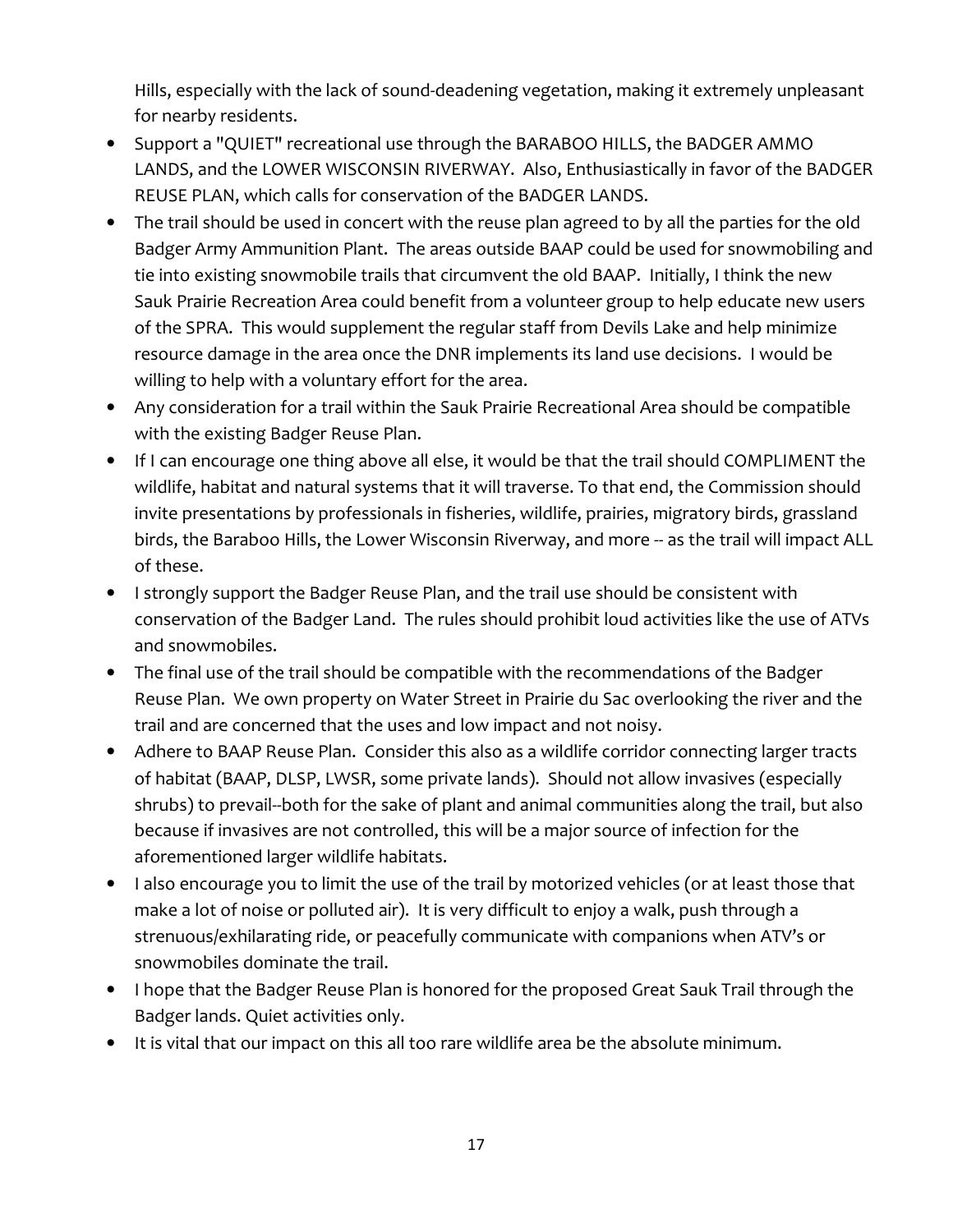- The success of this trail depends, in my opinion, on the support of neighboring residents. Therefore, noisy, motorized vehicles should not be allowed on the trail. A snowmobile route already exists on the margin of the Sauk Prairie Recreation area.
- Conservation is most important to me, and quiet. I want to hear the birds and fellow birdwatchers as we whisper.

#### Low Impact/Non-Motorized Users Only

- Quiet, non‐motorized travel. I urge you to develop the trail in whatever way allows us to protect the natural beauty and integrity of this area.
- I would like to see the trail used by quiet users: hikers, bicyclists, horseback. ATVs and snowmobiles are just too noisy and disruptive. For the most part these users just want to go fast, and don't really appreciate the scenery and wildlife.
- I strongly support quiet use of this trail, and safety for walkers. No snowmobiles, no ATVs, which are loud and dangerous to pedestrians.
- I have concerns regarding two of the DNR's proposals: An ATV trail would be used not only the relatively quiet 4-wheel ATV's, but the VERY NOISY 2-cycle dirt bikes, which really scream. A shooting range would be used for hunters to sight in their deer rifles, which I support. But it also would allow year-round use by recreational shooters with AK-47's, which would be very objectionable.
- I believe the majority opinion would be for low impact use in order to let the place recover. Allowing ATVs will greatly diminish the quality experience especially for anyone interested in traveling long distances to use the trail and the property. In the long run, selling the large landscape as a place for solitude amongst wildlife will bring a steady stream of tourist dollars to the economy in all seasons. Let's continue to work to that direction.
- Recreation should not include motorized vehicles, hunting, nor trapping. Vehicles such as ATV's would degrade trails and noise levels would negatively impact local home owners and wild life. Having visited Lincoln County's ATV routes through county forests, it's evident that vehicular traffic takes a very heavy toll on forests and trails.
- I believe this beautiful area should be used for low impact activities. Bringing in motorized recreational equipment would limit opportunities for those who would like to enjoy the natural beauty of the area.
- Quiet should be the overarching theme; the trail should only accommodate non‐powered vehicles, such as bicycles, and humans on foot or on horseback. Skiers and snowshoers also welcome in winter.
- Do NOT let ATV or snowmobiles on these trails on into Badger. There are hundreds of other areas these activities can take place, but it is only at Badger that certain natural wildlife exists, and having these types of sports jeopardizes this completely.
- My greatest hope is that loud machines are not allowed. A return to the land's previous natural state is most important.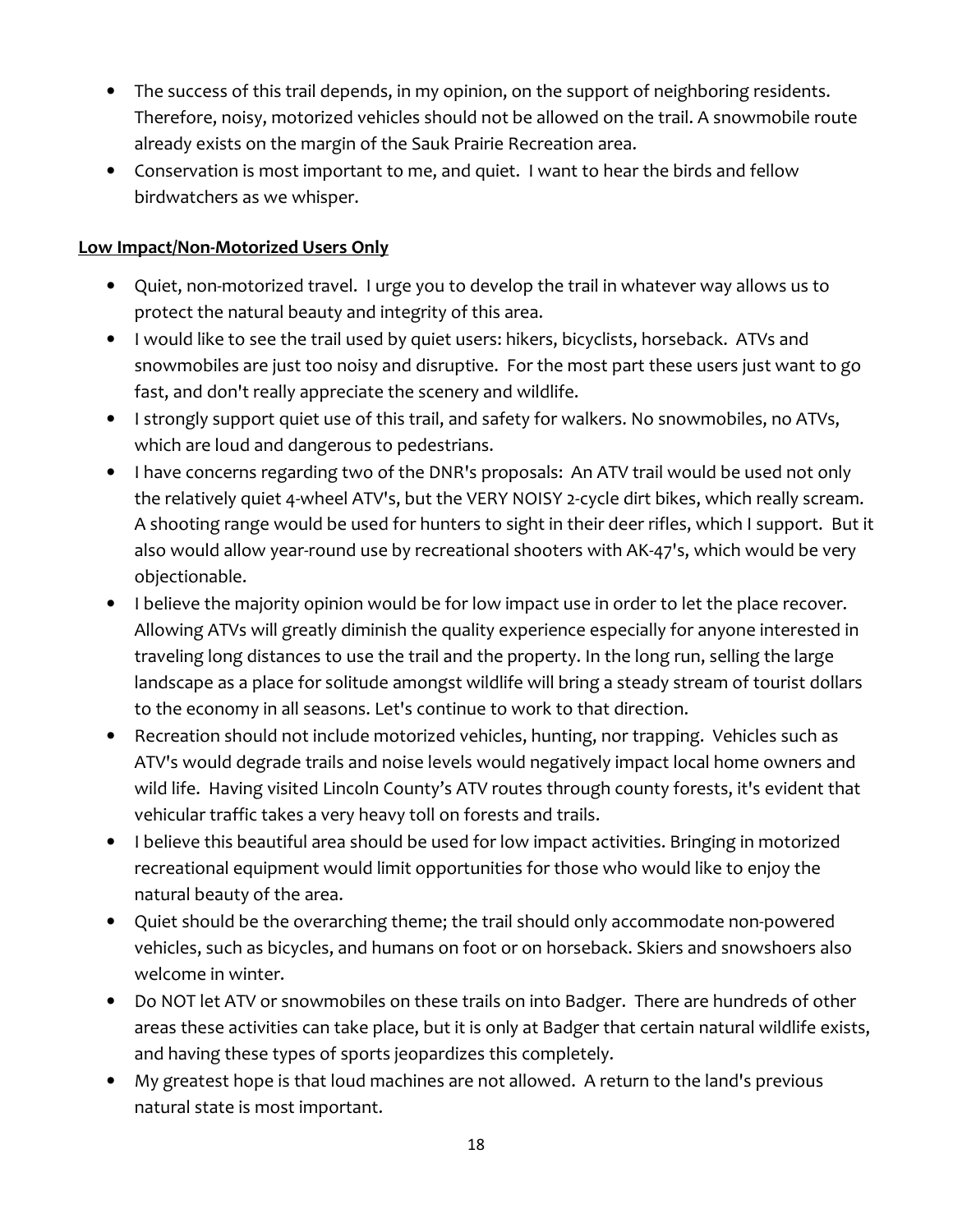- Birding is big business in this area and all decisions should be made to enhance this quiet, non‐ polluting recreational use of this land.
- I would like to see what people describe as "low impact" for this area, and that would not include motorized recreational vehicles.
- I strongly support quiet use of this trail, and safety for walkers. No snowmobiles, no ATVs, which are loud and dangerous to pedestrians.
- PLEASE NO MOTORIZED VEHICLES WHICH WILL RUIN A TRAIL EXPERIENCE FOR HIKERS, HORSEBACK RIDERS, SKIERS, BICYCLISTS, ETC. I PERSONALLY WOULD NOT USE A "TRAIL" WITH MOTORIZED VEHICLES, I.E. SNOWMOBILES AND/OR ATVs.
- The trail should be used for low impact recreation.
- When I use a walking, hiking or biking trail I do not want to have to be concerned about my safety or interruption of my quiet usage by any motorized use of the trail.
- We need to keep the area peaceful low impact as much as possible.
- No ATVs or snowmobiles or other motorized vehicles.
- My hope is that this trail's use is limited to low impact quiet uses and that the natural is left as it is, as much as possible. This means no ATVs, snowmobiles, no horses or other pets. I would hope that the construction and use of this trail leaves the area as undisturbed as possible. I would like to see the area capitalize on building an eco-friendly tourism and keep noise, light and other forms of "pollution" to a minimum. I would like to see the trail's focus on uses that encourage restoration and protection of all native bird, insect, plant and animal species and minimize the human impact. When I use the trail, I want to hear the birds and insects and see the native of all species and I want to see the stars and the sky after dark.
- I feel that wildlife would be harmed if ATV users and snowmobiles are allowed on the trail.
- Please do not allow ATV's, snowmobiles, or other off road motorized use of this land or trails.
- Quiet, peaceful, back to nature activities only.
- We should attempt to keep human impact to a minimum on this beautiful area. I oppose the use of ATVs or snowmobiles on the trail.
- I'd like to see this trail used only by quiet, nature‐oriented people. We do not need more trails for noisy snowmobiles or ATVs.
- The ability to find places for hiking, biking without interference from motorized noisy, smelly machines is becoming very difficult ‐ we get harassed by speedboats and wave runners when on the waterways, harassed by ATVs and snowmobiles on cross country/snowshoe trails and hiking trails. We deserve a break - a place to enjoy bird watching, photo outings etc. Not to mention opportunities for physical recreation ‐ PHYSICAL RECREATION AND PEACE OF MIND.
- If motorized users are allowed on it, non-motorized users will feel uncomfortable or unsafe and will use it far less than otherwise. With a bridge across the river, people will be able to cycle from Madison all the way to Devil's Lake.
- I hope vehicles are denied access. Say no to ATV's and snow mobiles and bicycles.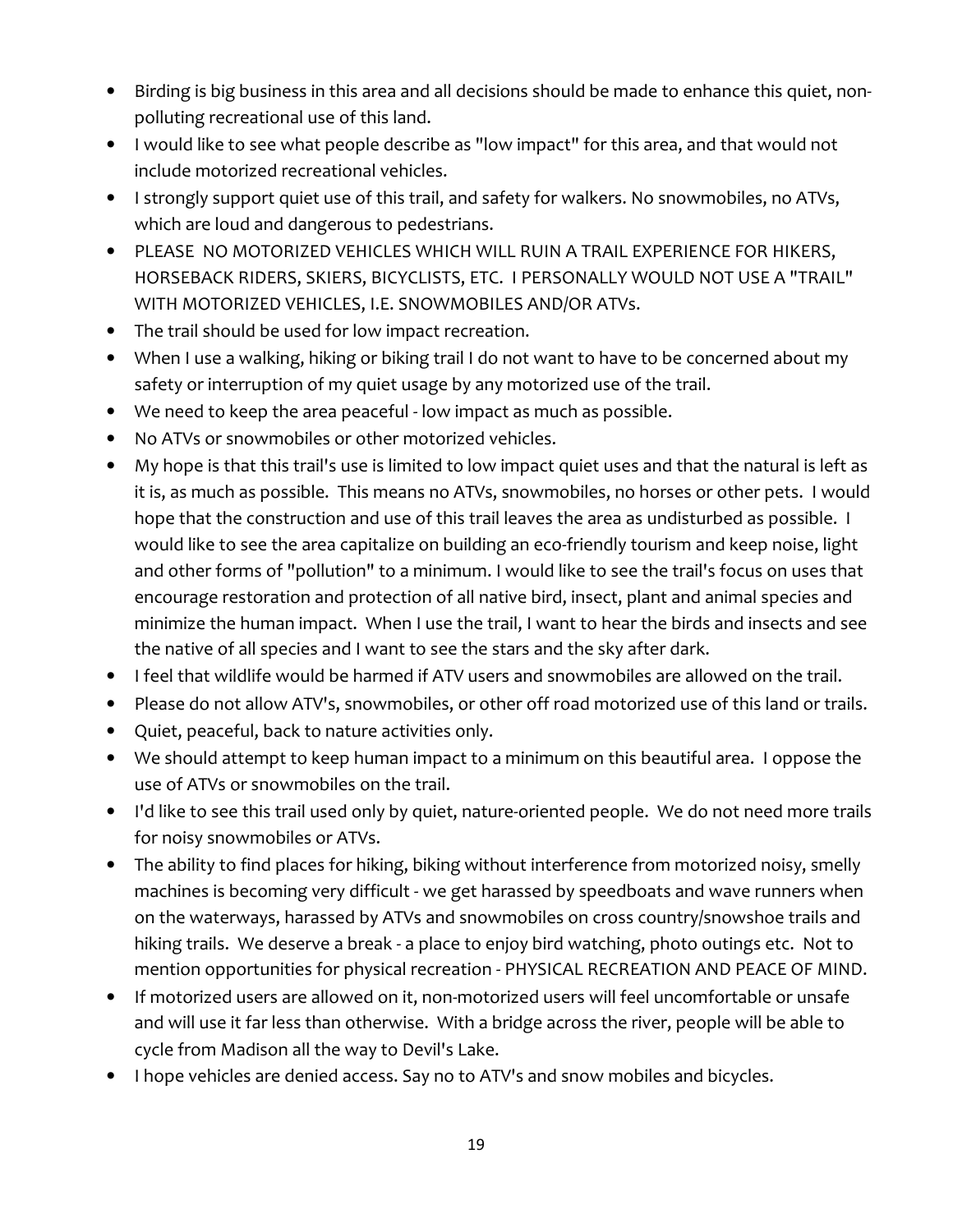- I DO NOT want to have it open for ATV use or any motorized equipment except for trail maintenance. I also DO NOT want any shooting range or any other gun use in the area. We would be extremely disappointed if motors are allowed as this spoils the entire experience of being in nature, and we would not use the trail. There are so few and precious places left to go for nature study in peace and quiet. People need this experience very badly and we believe our entire culture suffers the lack of it.
- Let's keep it quiet and peaceful so we can get away from noise and fumes and just enjoy the beauty of our area.
- It is critical that any uses of the trail be compatible with low-impact recreation.
- Keep motorized vehicles off the trails—noisy, polluting, fast, and too frequently go off trail.
- I think it is a great idea. I do not see any need for ATV's or snowmobiles on this trail. It should be kept peaceful and green. Maybe a special trail could be made for horseback riders. I think it would be dangerous to mix horses and walkers all on the same trail at the same time.
- I oppose the use of ATVs or snowmobiles on the trail.
- Please, no noisy ATV's or snow mobiles. Make it a peaceful place, bring respect back to that land that was so misused for decades.
- NO ATV's!
- This should be kept a natural area with access! I believe ATVs alter too much of the terrain.
- Please keep this trail non-motorized. As a person who does both, I know that motorized sports do not mix with other users of trails well. ATV's tear up trails for bikes. They also make a lot of noise for other users like bird watchers and observers of nature. They have their place, but it is in the designated ATV trails in more rural areas. That it NOT be open for noisy recreational machines...that appreciation/educational visuals appear, thoughtfully placed ‐ reveling what might be invisible to many walkers...that there be benches for appreciation ‐ just to sit, to look, to listen, to BE within that marvelous space...(probably more, but can't think of them at the moment).
- I'm mostly concerned over noisy, possibly damaging activities like ATVs, dirt bikes, four wheelers etc.
- I would like this to be utilized for QUIET recreation. No gun range or ATV's. I would like to see the Badger Reuse Plan utilized.
- This is a great idea, but I feel allowing ATV's and snowmobiles would be a bad idea. (and I rode those as well). Since this is a shorter trail and near towns and a state park I think it should be limited to bikes and pedestrians.
- This first phase of planning should consider longer-term goals of connecting to the State 400 Trail in Reedsburg, Devil's Lake State Park and the Ice Age Trail, and trails on the Columbia and Dane counties side of the River.
- Quiet, low-impact uses without pets for all seasons are most complementary to the nearby state natural areas, Devil's Lake State Park, the Sauk Prairie Recreation Area (Badger Prairie) and eagle viewing along the Wisconsin River.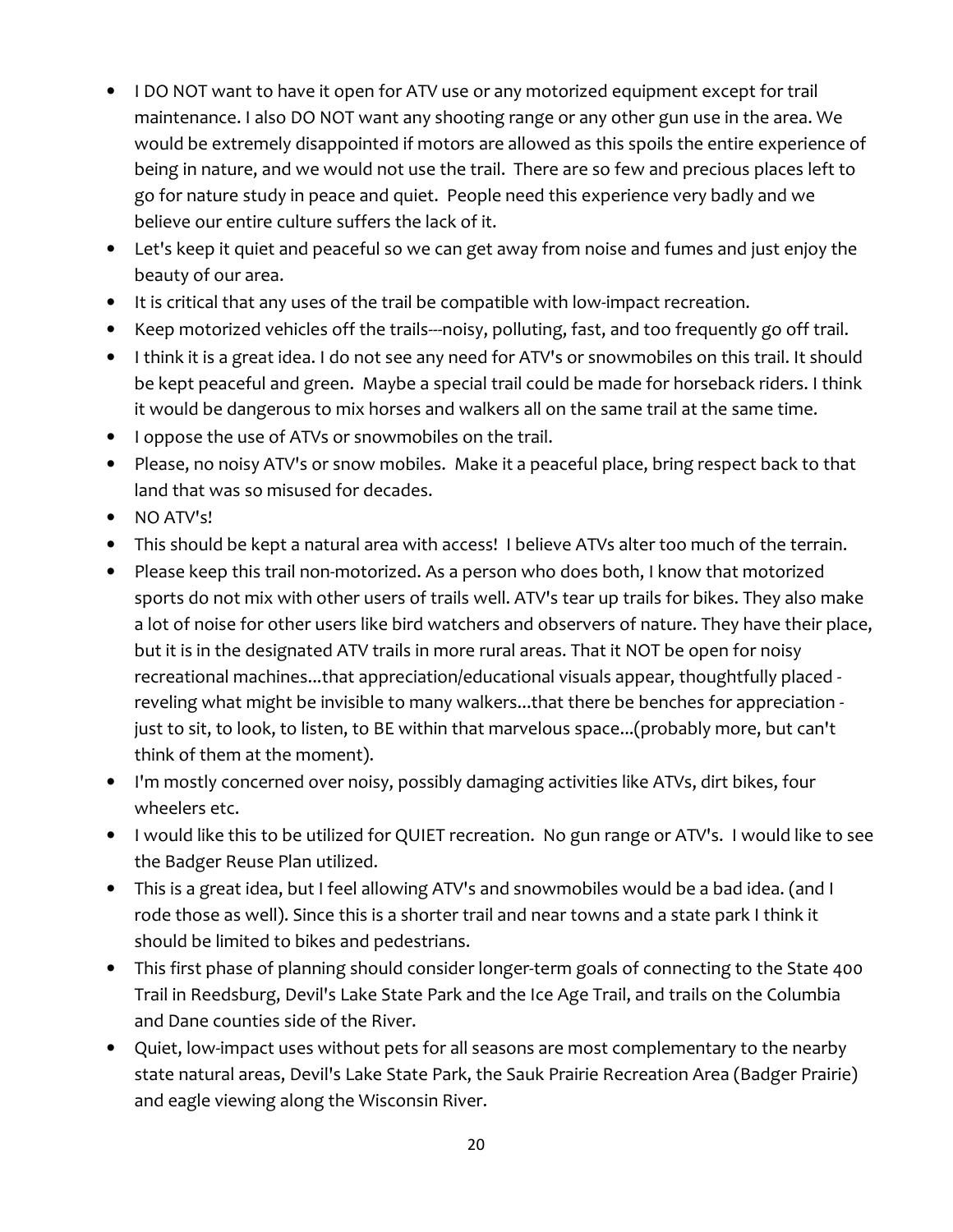- I vote for low impact use of the new trail. No snowmobiles, no ATV's, no dirt bikes etc.
- Bicycling and ATV use would conflict, especially on such a short eight mile trail.
- Riverland Conservancy supports the development of hiking and other low‐impact trails. As an adjacent landowner, we are concerned about use of the trails by ATV, snowmobile, and horses.

#### Route Suggestions

- Not only have the rail trail through Badger, but also a historical and geological loop within the BAAP with signage at stops along the way.
- Connecting a human powered trail system to the Ice Age Trail will bring more revenue to the Sauk County area. The Ice Age Trail already brings 1.2 million annual visitors and \$113 MILLION to the local economies.
- A paved trail connecting Prairie du Sac and Devil's Lake would be great, but a well maintained crushed surface would be fine also ( like 400 trail) or the section in town out to 'Z' could be paved to start. Would like to see it connected into Devil's Lake State Park somewhere along south shore either/or both over the bluff/Burma road and around the east side near Hwy 113. A loop route around the perimeter of the Badger area would be a great bike ride also. Would be nice to see the old rail bridge reconnected and the trail extended to Mazomanie. This trail would become a highly used bike route to Devil's Lake if the seven mile section along Hwy 12 is finished also, especially if it's paved all the way. You would have it used by Madison bike clubs.
- How far south and north could this trail eventually go? Could it connect to any other trails? We love the 400 trail and the Great River trail. There can be stops at area businesses.
- It would be a real asset to re‐build the bridge across the river for trail users. It will open up the possibilities for future trails, more access, and a real asset to the community.
- It will only be "Great" if it goes more than eight miles ‐ I mean really. This trail should connect Mazomanie and beyond into Madison to bring those folks to Sauk Prairie (and for Sauk Prairie to go as well). This would connect it with the Cities of Madison and Middleton excellent trail system. It should also go to Baraboo immediately, since Baraboo is ready to connect to their trail system. Then it should connect to Reedsburg to the 400 Trail. Particular care should be given to highlighting and showcasing local art, culture, businesses, and history, since that be essential to the quality of the trail. It should do the best job of drawing visitors and local users possible. It should be considered as a marketable product rather than a governmental project. Only then will it be "Great". Good luck.
- I would love to see it connect to the 400 Trail in the future.
- Focus on flat / easy biking trails that can be used with all types of bikes (e.g., not a trail or mountain bike but a cruiser or for kids/families).
- I am thrilled at the possibility of connecting Madison to the 400 trail in Reedsburg for pedestrian users.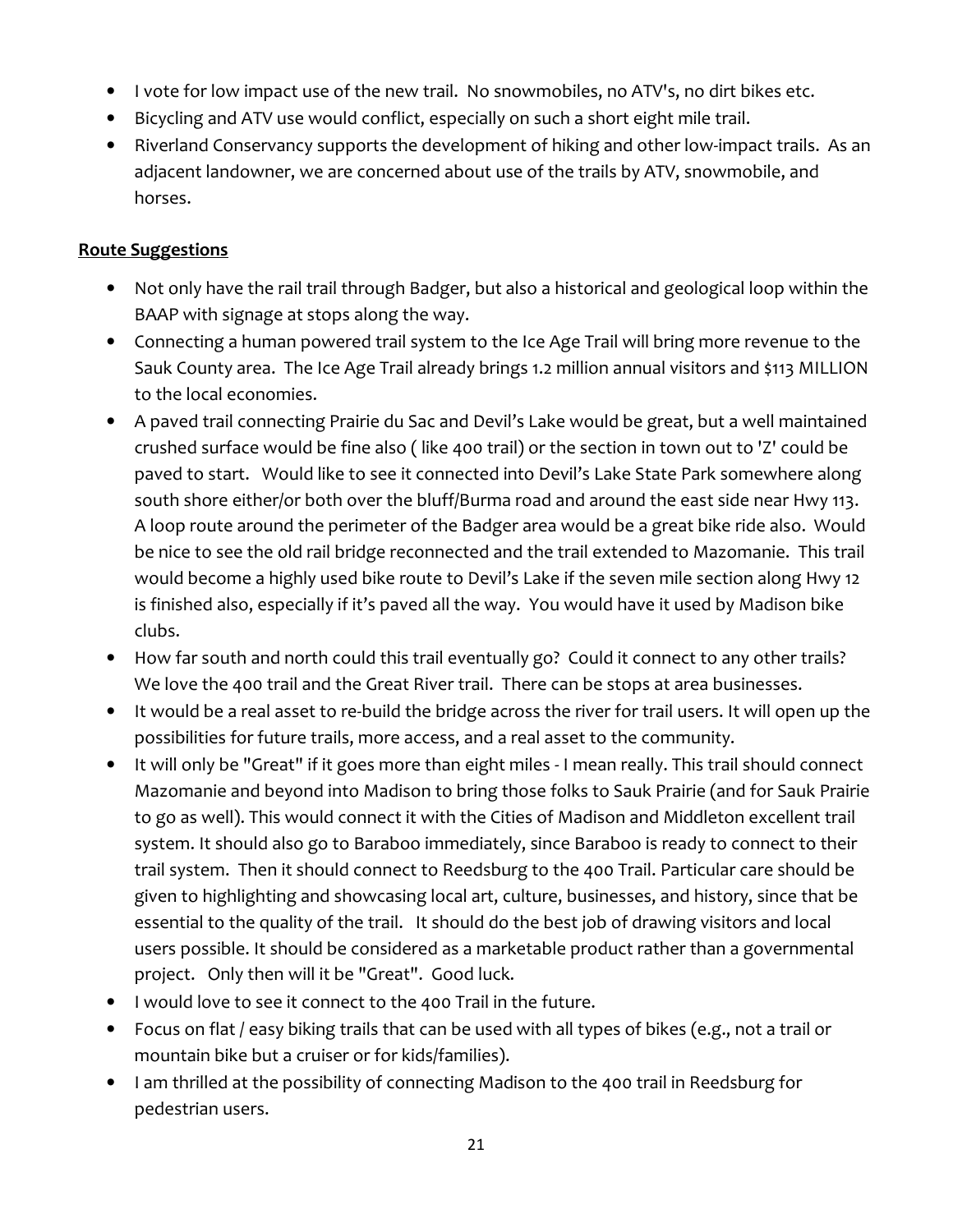- The use of the rail road bridge and making a new path on the rail bed through town would be integral in development of the larger trail system to connect Madison to Reedsburg. If the current river trail is used it will be the most poorly maintained portion of a regional trail because the villages lack of maintenance and the seasonal flooding that will close it and cause alternate routes to be used. If the trail is taken through town it will be within a few blocks reach of many families that will have a greater opportunity to use the trail. Eventually this may lead to a trail connection to The 400 State Trail.
- Please remember to push for connecting the trail which could connect Dane County to Sauk County along HWY 12! It would make a huge positive impact! Thanks much!
- I hope the trail is well planned, successful raising the necessary funds to build and given strong support by stakeholders who ultimately will do the work. And connect with Dane County trails and continue through to the Reedsburg trail system and beyond.
- This is a wonderful opportunity to connect the two existing trails together at each end...this of which you probably already know. Anything that we can do to encourage our society to get out and exercise, see our rich cultural area history is a great asset to each community. I hope that this idea turns into a reality, I know that my friends and I will surely use it.
- Eventually I would love to see this trail connect to the 400 trail in Reedsburg!

#### **Restrictions** Seasonal Restrictions

- Keep the trail open to users all year. Do not limit use during eagle season.
- Concern: a proposal to open the trail to ATV's would disrupt the area, the nesting birds. I believe it should be a trail open to NON MOTORIZED vehicles during the summer, snowmobiles in the winter with speed restrictions.
- Please don't close the trail in the winter to low impact use. There are opportunities to use it in a low impact manor such as snowshoeing, skiing and fat biking that would enable numerous people to get out of their homes in the winter when they would otherwise be inactive.
- Will parts of the trail be closed during the months that bald eagles are wintering along the river?

## Hunting Restrictions

- No hunting/trapping allowed on or off the trail.
- I DO NOT want it open for hunting.
- I'd like it to be a quiet trail, which would include no hunting‐‐wouldn't want to hear any bullets whizzing by me as I ride my bike on the trail.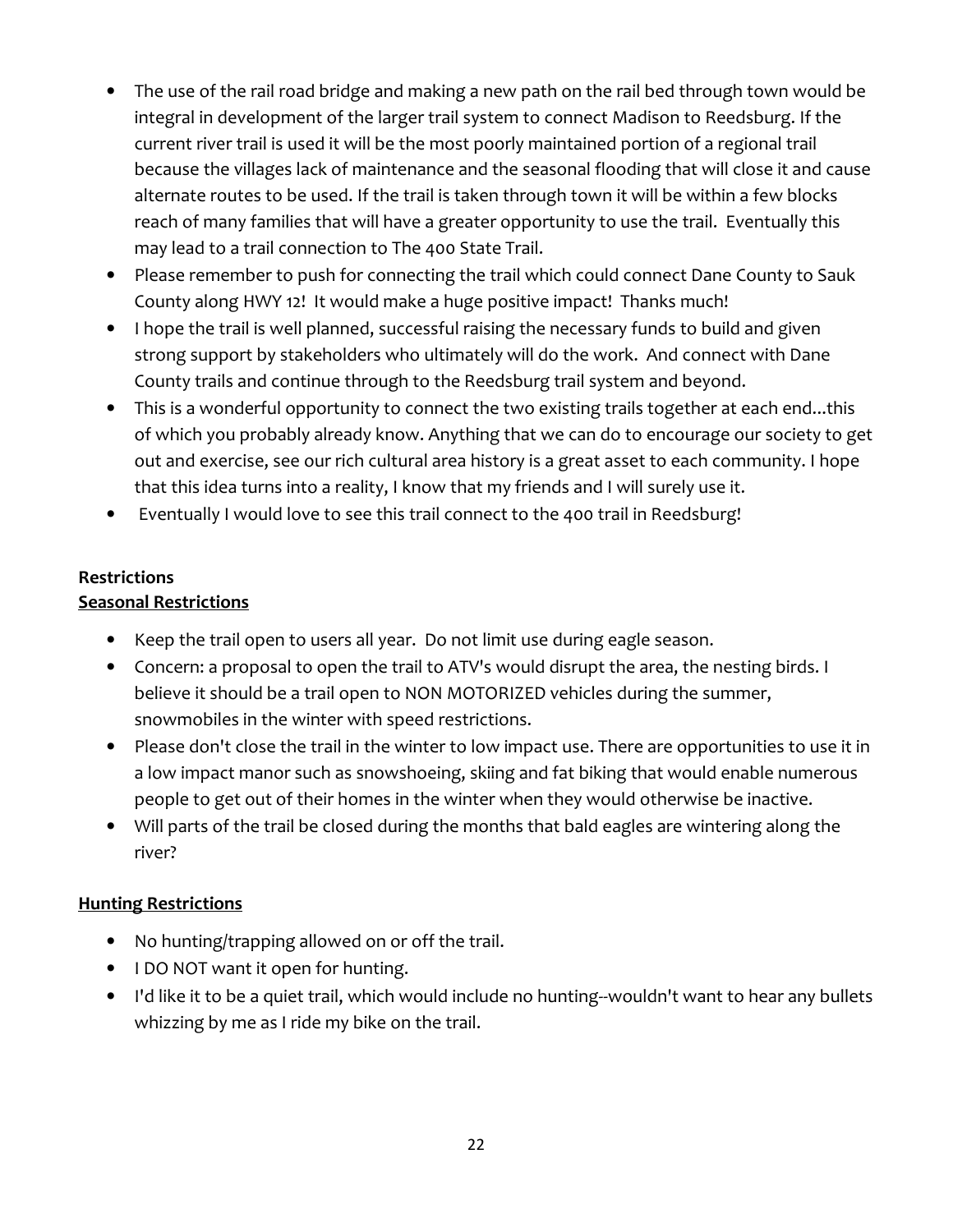#### Speed Restrictions

• Snowmobiles, less so, but need to be kept at a slower speed to reduce noise pollution.

#### Economic Development/Community Asset

- Signage that promotes local businesses and tourism in Sauk Prairie.
- Just doing something with this unused area will bring in more revenue to the area. Perhaps ask some local groups like bike, horse, and photography to help with funding portions of the route that would be of interest to them. Also if local business that benefit from the trail helped out, they would see a huge return from their investment (i.e. Blue Spoon/Culvers and other local bars).
- It would be a plus to the area...economy, health...another reason to move to the area.
- The state of Wisconsin should promote it to tourists as well as local folks.
- I hope that these trails put our community on the map, attracting hikers, birdwatchers, and local community members looking to get out into nature via a trail close to home.
- We need to think broader and longer about the massive resource this section of the Lower Wisconsin Riverway offers and the opportunity to highlight it with a nature and interpretive center on the Badger Prairie. This area has enough diversity of natural resources to be marketed on the scale of a national park, if only we can get all stakeholders to plan and executive as a cohesive unit.

#### Preference for Horses and Unpaved Trail

- Multi use for bikes horses pedestrians so NOT paved. Sauk County needs more horse trails.
- Horses and bike riders can get along. The 400 trail is a good example. Crushed gravel for bikers, and grass for the horse riders.
- There is plenty of property there and the previous DNR submissions have established the HUGE need for accessible horse trails in this part of Wisconsin. Black Hawk Ridge has horse trails- with nowhere to park horse trailers except a very tiny lot! Please include horse trails as part of Badger trail development.
- I would love to see that beautiful land be used by recreation that would enable users to enjoy it. Such as horseback riding, walkers, bird watchers etc...overnight camping would also be a huge plus for said enjoyment.
- It would be wonderful to have non paved trails for horses and hiking in addition to the eight mile paved section! I would love to be a part of any committee!!

#### Misc.

• Within the natural area I would like to see primitive campsites in place for silent sports trail users.